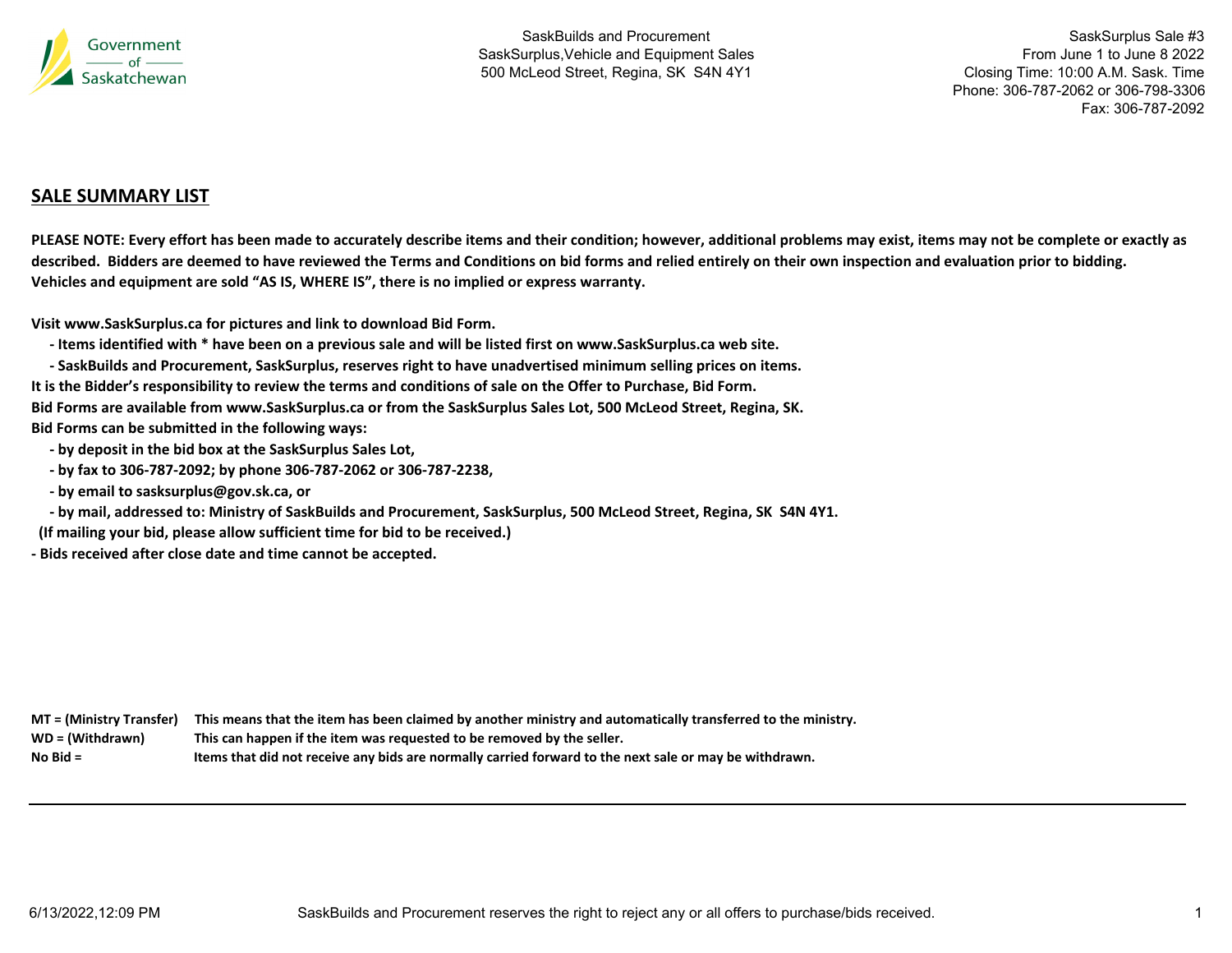

|          | Item#     | <b>Description</b>                                                                                                                                                                                                                                                                                                                                                                                                                                                                                                                                                                                                                                                                                                                                                                                                                                                                                                                                      | <b>Kms</b>    | <b>Min Price</b> | <b>Serial Number</b> |
|----------|-----------|---------------------------------------------------------------------------------------------------------------------------------------------------------------------------------------------------------------------------------------------------------------------------------------------------------------------------------------------------------------------------------------------------------------------------------------------------------------------------------------------------------------------------------------------------------------------------------------------------------------------------------------------------------------------------------------------------------------------------------------------------------------------------------------------------------------------------------------------------------------------------------------------------------------------------------------------------------|---------------|------------------|----------------------|
|          |           | REGINA, SaskBuilds and Procurement, SaskSurplus Sales Lot, 500 McLeod Street - Vehicles                                                                                                                                                                                                                                                                                                                                                                                                                                                                                                                                                                                                                                                                                                                                                                                                                                                                 |               |                  |                      |
|          |           | Contact SaskSurplus 306-787-2062 or 306-798-3306.                                                                                                                                                                                                                                                                                                                                                                                                                                                                                                                                                                                                                                                                                                                                                                                                                                                                                                       |               |                  |                      |
| 3,987.87 | $3 - 001$ | Car 2007 CHRYSLER, Sebring, FWD, 2.7L V6 gas, auto, A/C, tilt, cruise, AM/FM radio, CD<br>player, power windows, locks, driver seat, trunk release, heated mirrors, keyless entry-2<br>fobs, driving/fog lights, silver, TOW ONLY, Failed SGI Inspection. Requires a passed SGI<br>Inspection to be licensed. Buyer assumes full responsibility for repairs. ** Please note: the<br>SGI Inspection currently provided is only valid for 30 days after the date of the inspection.**<br>204,174 km, Recent Repairs:, PROBLEMS: left front axles, left front CVJ, foggy headlights,<br>hood road rash, scratches, minor dents, front bumper chips/scratches, both rear fenders have<br>rust, right rear door rust at bottom inside and out, trunk lid slight scratches, windshield chips,<br>driver seat stained, head liner loose, battery poor, minor exterior damage.>, As is, Where is                                                                | 204,174<br>km | \$2,115          | 1C3LC56R47N634761    |
| 1,316.00 | $3 - 003$ | Car 2008 CHRYSLER, Sebring, FWD, 2.4L L4 gas, auto, A/C, tilt, cruise, AM/FM radio, CD<br>player, power locks, windows, trunk release, heated mirrors, keyless entry-1 fob, blue, TOW km<br>ONLY, Failed SGI Inspection. Requires a passed SGI Inspection to be licensed. Buyer assumes<br>full responsibility for repairs. **Please note: the SGI Inspection currently provided is only<br>valid for 30 days after the date of the inspection.** 263,273 km, Recent Repairs:, PROBLEMS:<br>check engine light on, P2017- intake manifold runner position (bank 1), P0700- transmission<br>control system, P0562 battery low, rear struts, front pads/rotors, alignment out, A/C noise,<br>left rear tail light assembly cracked, headlights fogged, hood paint bubbling, scratched, dents,<br>both rocker panels road rash, left rear door dent, trunk lid scratches, windshield chips, wiper<br>blades poor, minor exterior damage.>, As is, Where is | 263,273       | \$916            | 1C3LC46K38N268130    |
| 3,798.00 | 3-004     | Car 2009 CHRYSLER, Sebring, FWD, 2.4L L4 gas, auto, A/C, tilt, cruise, AM/FM radio, CD<br>player, power locks, windows, trunk release, heated mirrors, keyless entry- 2 fobs, beige,<br>TOW ONLY, Failed SGI Inspection. Requires a passed SGI Inspection to be licensed. Buyer<br>assumes full responsibility for repairs. **Please note: the SGI Inspection currently provided<br>is only valid for 30 days after the date of the inspection.** 255,881 km, Recent Repairs:,<br>PROBLEMS: front and rear struts, front links, alignment needed, 3rd brake light out, hood<br>paint bubbling, scratches, rear bumper scrape, left front fender rust/scrape, right rear fender<br>rust, left rear door rust at bottom/dent, windshield chips, battery poor, minor exterior<br>damage.>, As is, Where is                                                                                                                                                 | 255,881<br>km | \$1,753          | 1C3LC46B89N573477    |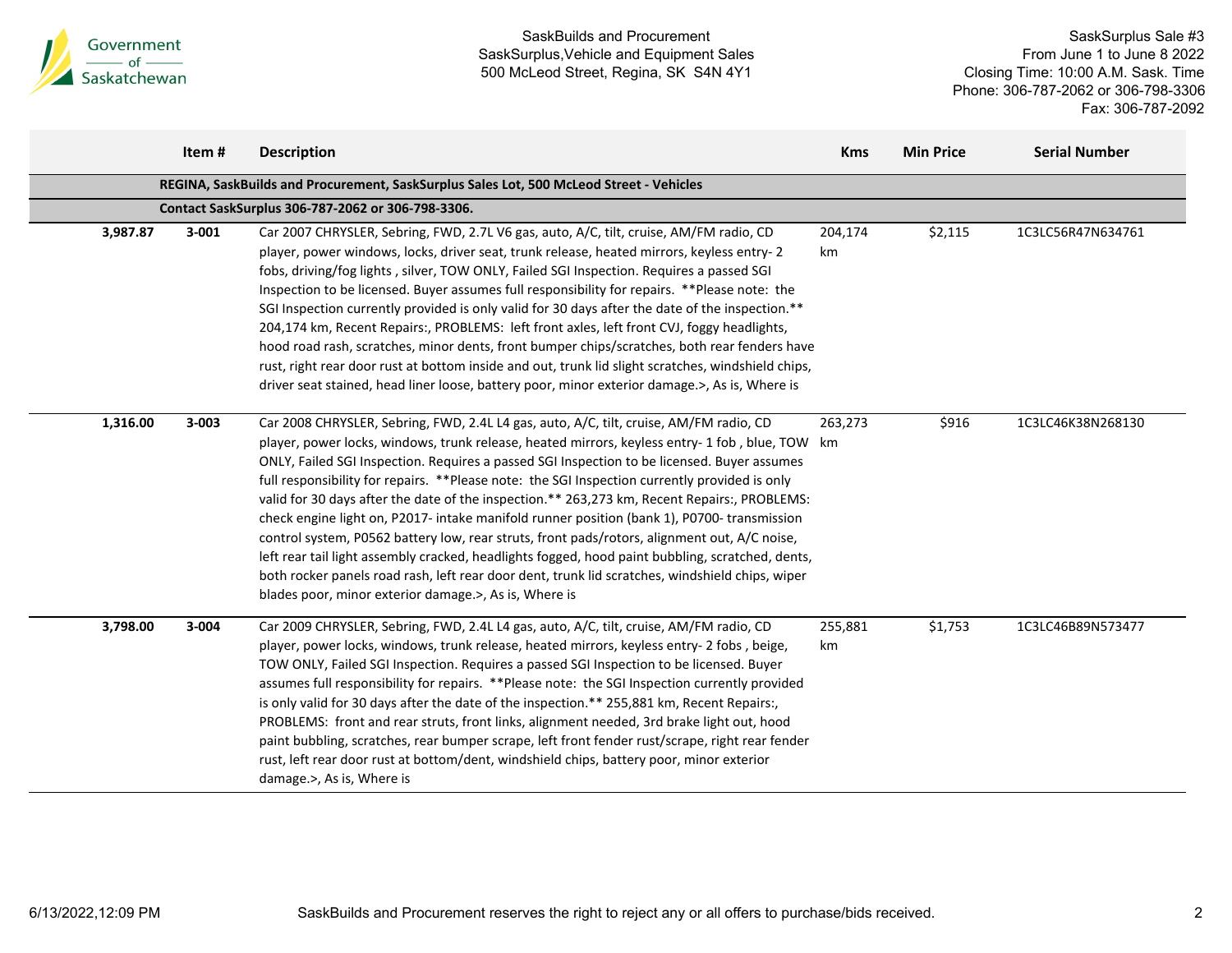

|          | Item# | <b>Description</b>                                                                                                                                                                                                                                                                                                                                                                                                                                                                                                                                                                                                                                                                                                                                                                                                                                                                                                                                                                                                                                                                                                                                                                                            | <b>Kms</b>    | <b>Min Price</b> | <b>Serial Number</b> |
|----------|-------|---------------------------------------------------------------------------------------------------------------------------------------------------------------------------------------------------------------------------------------------------------------------------------------------------------------------------------------------------------------------------------------------------------------------------------------------------------------------------------------------------------------------------------------------------------------------------------------------------------------------------------------------------------------------------------------------------------------------------------------------------------------------------------------------------------------------------------------------------------------------------------------------------------------------------------------------------------------------------------------------------------------------------------------------------------------------------------------------------------------------------------------------------------------------------------------------------------------|---------------|------------------|----------------------|
| 4,787.87 | 3-005 | SUV 2008 JEEP, Liberty, 4WD, 3.7L V6 gas, auto, A/C, tilt, cruise, AM/FM radio, CD player,<br>power locks, windows, mirrors, 1 key fob front tow hooks, hitch, trailer wiring, red, TOW<br>ONLY, Failed SGI Inspection. Requires a passed SGI Inspection to be licensed. Buyer assumes<br>full responsibility for repairs. **Please note: the SGI Inspection currently provided is only<br>valid for 30 days after the date of the inspection.** 273,816 km, Recent Repairs:, PROBLEMS:<br>front struts noisy, muffler, right front axle leaking, two lower control arm bushings, rear<br>rotors rusted, windshield cracked, missing "JE" from emblem, hood scratches, both bumpers<br>scratched, all doors have rust at the bottom, tailgate rust/scratches, road rash on front wheel<br>flares, roof rust along front, battery poor, minor exterior damage.>, As is, Where is                                                                                                                                                                                                                                                                                                                               | 273,816<br>km | \$1,987          | 1J8GN28K68W251771    |
| 5,431.00 | 3-006 | Truck 2015 CHRYSLER, Ram 3500, 4WD crew cab, 5.7L V8 gas, auto, A/C, tilt, cruise, AM/FM,<br>power locks, windows, heated mirrors, keyless entry- 1 fob grille inserts, front tow hooks,<br>trailer tow mirror, side steps, hitch, trailer wiring, original trailer brakes, head ache rack (no<br>beacon), spare tire (loose in box), wheel wrench and jack (loose under back set), white, TOW<br>ONLY, Failed SGI Inspection. Requires a passed SGI Inspection to be licensed. Buyer assumes<br>full responsibility for repairs. **Please note: the SGI Inspection currently provided is only<br>valid for 30 days after the date of the inspection.** 247,009 km, Recent Repairs:, PROBLEMS:<br>engine blown, does not run, transmission pan leaking, park brake not holding, rear and front<br>pads separating 2mm, windshield cracked, rear bumper bent, sensors missing, both rear<br>fenders dented, tailgate bent, dented, missing moulding/badge, right front mirror missing,<br>license plate bulbs out, mud flaps missing, both rear doors have loose weather stripping, right<br>front inside door panel loose, interior soiled/scuffed, battery poor, minor exterior damage.>,<br>As is, Where is | 247,009<br>km | \$4,431          | 3C63R3GT9FG592689    |
| 4,298.00 | 3-007 | Truck 2006 FORD, F150, RWD, extended cab, (has a back seat), 6'6" box, 4.6L V8 gas, auto,<br>A/C, tilt, cruise, AM/FM radio, 2 keys hitch, trailer wiring, white, TOW ONLY, Failed SGI<br>Inspection. Requires a passed SGI Inspection to be licensed. Buyer assumes full responsibility<br>for repairs. **Please note: the SGI Inspection currently provided is only valid for 30 days<br>after the date of the inspection.** 208,527 km, Recent Repairs:, PROBLEMS: power steering<br>hose and rack leaking, rear rotors poor, alignment out, rear tires poor, front bumper rusted,<br>rear bumper rust, dents, bent, left front fender rust, left rear fender rust/dent, right front<br>fender rust, left rear door rust inside bottom, tailgate bent, rust, paint cracked and missing<br>moulding, front box bent behind cab, hole in front grille, seats stained, driver seat worn-<br>foam and frame exposed, battery poor, wiper blades poor, minor exterior damage.>, As is,<br>Where is                                                                                                                                                                                                              | 208,527<br>km | \$3,188          | 1FTRX12W86NB52033    |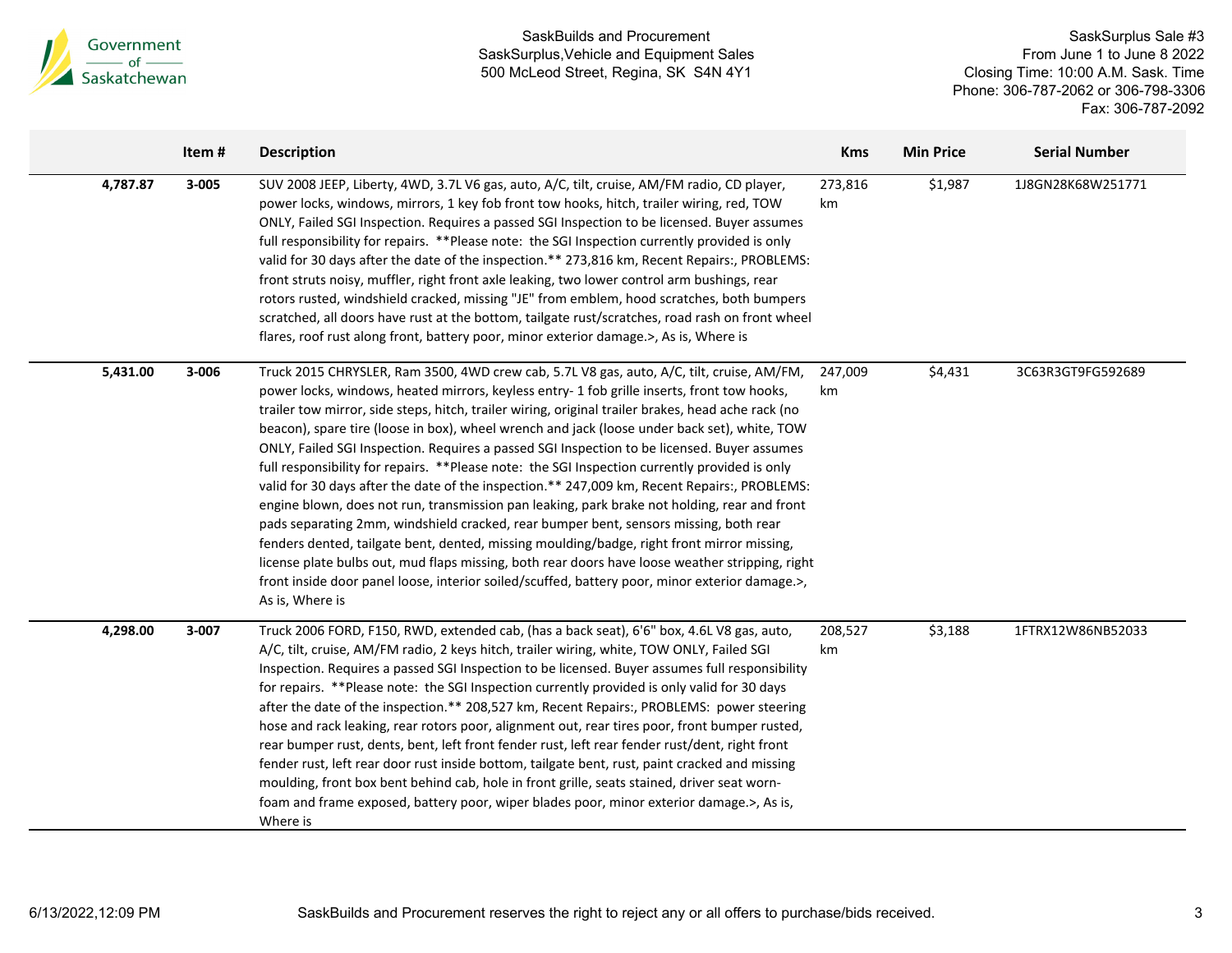

|          | Item#     | <b>Description</b>                                                                                                                                                                                                                                                                                                                                                                                                                                                                                                                                                                                                                                                                                                                                                                                                                                                                                                                                                                                                                                                                                                                                                                                | <b>Kms</b>    | <b>Min Price</b> | <b>Serial Number</b> |
|----------|-----------|---------------------------------------------------------------------------------------------------------------------------------------------------------------------------------------------------------------------------------------------------------------------------------------------------------------------------------------------------------------------------------------------------------------------------------------------------------------------------------------------------------------------------------------------------------------------------------------------------------------------------------------------------------------------------------------------------------------------------------------------------------------------------------------------------------------------------------------------------------------------------------------------------------------------------------------------------------------------------------------------------------------------------------------------------------------------------------------------------------------------------------------------------------------------------------------------------|---------------|------------------|----------------------|
| 8,487.87 | $3 - 008$ | Van 2007 Chevrolet, Express, RWD, 6.0L V8 gas, auto, A/C, tilt, cruise, AM/FM radio, power<br>locks, rear aux. heater, 2 keys hitch, trailer wiring, trailer brake, plywood floor, shelving, map km<br>box, cargo barrier, roof rack with beacon (condition unknown), second jack in cargo area,<br>white, TOW ONLY, Failed SGI Inspection. Requires a passed SGI Inspection to be licensed.<br>Buyer assumes full responsibility for repairs. **Please note: the SGI Inspection currently<br>provided is only valid for 30 days after the date of the inspection.** 161,866 km,,<br>PROBLEMS: all 4 tires need replacement, alignment needed, right headlight repair needed,<br>hood paint poor and peeling, front bumper dented and rusting, rear bumper bent, dented<br>and scratched, all fenders peeling and dented, all doors paint peeling, trunk has peeling and<br>chips in paint, wiper blades poor, roof paint pealing and 3 sealed holes, battery poor, minor<br>exterior damage.>, As is, Where is                                                                                                                                                                                   | 161,866       | \$1,932          | 1GCHG35UX71233092    |
| 1,701.00 | 3-009     | Van 2009 DODGE, Grand Caravan, FWD, 7 passenger Stow-N-Go (rear seat only), 3.3L V6 gas,<br>auto, A/C, tilt, cruise, AM/FM/CD player, power mirrors, locks, front windows, rear HVAC,<br>keyless entry-1 original fob & 1 remote start fob, silver, TOW ONLY, Failed SGI Inspection.<br>Requires a passed SGI Inspection to be licensed. Buyer assumes full responsibility for repairs.<br>** Please note: the SGI Inspection currently provided is only valid for 30 days after the date<br>of the inspection.** 246,474 km, Recent Repairs:, PROBLEMS: transmission gets stuck in<br>reverse, all tires poor/cracked side walls, windshield cracked, hood paint peeling, dents,<br>scratches, front bumper dent, all fenders have rust, dog legs rusted, hole in left dog leg, both<br>left doors rusted along bottom (inside and out), both right doors rusted, tailgate rust on<br>inside, scratches, rear bumper broken, paint poor, battery poor, head lights foggy, driver's<br>sunvisor clip broken, minor exterior damage.>, As is, Where is                                                                                                                                             | 246,474<br>km | \$1,691          | 2D8HN44EX9R685307    |
| 4,501.11 | $3 - 010$ | Van 2008 Dodge, Grand Caravan Cargo, FWD, 3.3L V6 gas, auto, A/C, tilt, cruise, AM/FM<br>radio, CD player, power mirrors, windows, locks, keyless entry, 2 fobs map box, computer<br>stand, metal floor, shelving, cargo barrier, tailgate handle, hitch, roof rack with beacon<br>(condition unknown), wheel wrench and jack (loose in shelving), white, TOW ONLY, Failed SGI<br>Inspection. Requires a passed SGI Inspection to be licensed. Buyer assumes full responsibility<br>for repairs. **Please note: the SGI Inspection currently provided is only valid for 30 days<br>after the date of the inspection.** 152,939 km, , PROBLEMS: oil pan gasket leaking, both<br>inner tie rods need attention, front tires poor, hood hail damage and bubbling, front left<br>fender rusted, rear bumper chipped and scratched, tailgate rusted and dented, right front<br>mirror housing damaged, left rear wheel cover missing, left front headlight foggy, windshield<br>chips, rear wiper blade needs to be replaced, both front window switches loose, driver<br>cushion worn, roof dented with rust spots and two sealed holes, battery is poor, minor<br>exterior damage.>, As is, Where is | 152,939<br>km | \$1,462          | 1D4HN11H18B172703    |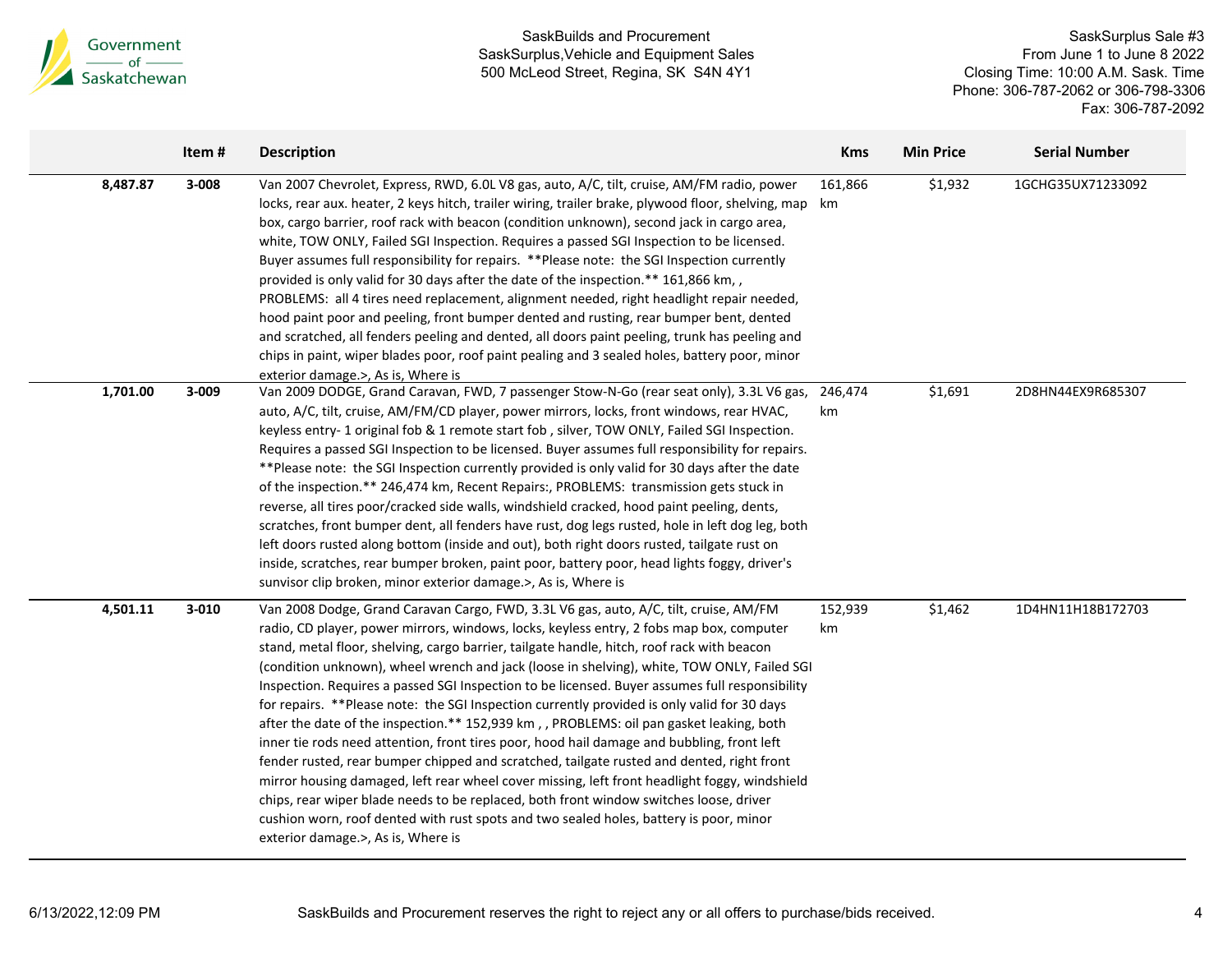

SaskSurplus Sale #3 From June 1 to June 8 2022 Closing Time: 10:00 A.M. Sask. Time Phone: 306-787-2062 or 306-798-3306 Fax: 306-787-2092

|               | Item#     | <b>Description</b>                                                                                                                                     | <b>Kms</b> | <b>Min Price</b>   | <b>Serial Number</b>   |
|---------------|-----------|--------------------------------------------------------------------------------------------------------------------------------------------------------|------------|--------------------|------------------------|
|               |           | REGINA, SaskBuilds and Procurement, SaskSurplus Sales Lot, 500 McLeod Street - Miscellaneous Items and Equipment.                                      |            |                    |                        |
|               |           | Contact SaskSurplus 306-787-2062 or 306-798-3306.                                                                                                      |            |                    |                        |
| 10.00         | $3 - 134$ | Bench Seat, G.M. Original Equipment Manufacturer (OEM), Grey fabric, seats 3 people. May<br>be compatible with a 2005 Chev Astro van. Fair             |            | \$5                | 191,395                |
| <b>No Bid</b> | $3 - 101$ | Cargo Cover, OEM Chrysler cargo cover, roll out. grey vinyl, May be compatible with a 2006<br>Dodge Magnum. Good                                       |            | \$40               | 192,088                |
| <b>No Bid</b> | $3 - 113$ | Drill Case, Makita, Plastic, standard size: 17.5" x 16.75" x 5" Fair                                                                                   |            | \$1                |                        |
| <b>No Bid</b> | $3 - 114$ | Drill Case, Makita, Plastic, standard size: 17.5" x 16.75" x 5" Fair                                                                                   |            | $\overline{\xi_1}$ |                        |
| <b>No Bid</b> | $3 - 115$ | Drill Case, Makita, Plastic, standard size: 17.5" x 16.75" x 5" Fair                                                                                   |            | \$1                |                        |
| <b>No Bid</b> | $3 - 116$ | Drill Case, Makita, Plastic, standard size: 17.5" x 16.75" x 5" Fair                                                                                   |            | \$1                |                        |
| <b>No Bid</b> | $3-117$   | Drill Case, Makita, Plastic, standard size: 17.5" x 16.75" x 5" Fair                                                                                   |            | \$1                |                        |
| <b>No Bid</b> | $3 - 118$ | Drill Case, Makita, Plastic, standard size: 17.5" x 16.75" x 5" Fair                                                                                   |            | \$1                |                        |
| <b>No Bid</b> | $3 - 119$ | Drill Case, Makita, Plastic, standard size: 19" x 12" x 4.25" Fair                                                                                     |            | \$1                |                        |
| No Bid *      | $1 - 104$ | Floor Mats - Front, GM Original Equipment Manufacturer (OEM), rubber, light grey in color,<br>May be compatible with Chevrolet Astro. Excellent        |            | \$10               |                        |
| No Bid *      | 1-105     | Floor Mats - Front, GM Original Equipment Manufacturer (OEM), rubber, light grey in color,<br>May be compatible with Chevrolet Astro. Excellent        |            | \$10               |                        |
| 10.00         | $3 - 102$ | Folding Shovel, Coghlan Brand. Metal, Length folded 10 inches. Length open 23 inches. Still in<br>box. Excellent                                       |            | \$5                |                        |
| <b>No Bid</b> | $3 - 103$ | Inside Tailgate Cover, Chev OEM. Moulded black plastic, May be compatible with 1999-2003<br>Chev Silverado. Good                                       |            | \$5                | Part # 0180086-A.      |
| <b>No Bid</b> | $3 - 104$ | Inside Tailgate Cover, Ford OEM. Moulded black plastic including top of tailgate., May be<br>compatible with a 2003 Ford Ranger. Good                  |            | \$5                | Part # F77J-940726-AD. |
| <b>No Bid</b> | $3 - 105$ | Inside Tailgate Cover, Ford OEM. Moulded black plastic including top of tailgate, May be<br>compatible with a 2003 Ford Ranger. Good                   |            | \$5                | Part # F77J-940726-AD. |
| <b>No Bid</b> | $3 - 106$ | Inside Tailgate Cover, Ford OEM. Moulded black plastic, May be compatible with a 2003 Ford<br>Ranger. Good                                             |            | \$5                | Part # F77J-940726-AD. |
| No Bid *      | $1 - 106$ | License Plate Bracket - Front, Chrysler Original Equipment Manufacturer (OEM), NO mounting<br>kit, May be compatible with 2002-2006 Sebring. Excellent |            | \$10               |                        |
| No Bid *      | $1 - 107$ | License Plate Bracket - Front, Chrysler Original Equipment Manufacturer (OEM), NO mounting<br>kit, May be compatible with 2002-2006 Sebring. Excellent |            | \$10               |                        |
| No Bid *      | $1 - 108$ | License Plate Bracket - Front, Ford Original Equipment Manufacturer (OEM), NO mounting<br>kit., May be compatible with 2005 Ford F250. Excellent       |            | \$5                |                        |

6/13/2022,12:09 PM SaskBuilds and Procurement reserves the right to reject any or all offers to purchase/bids received. 5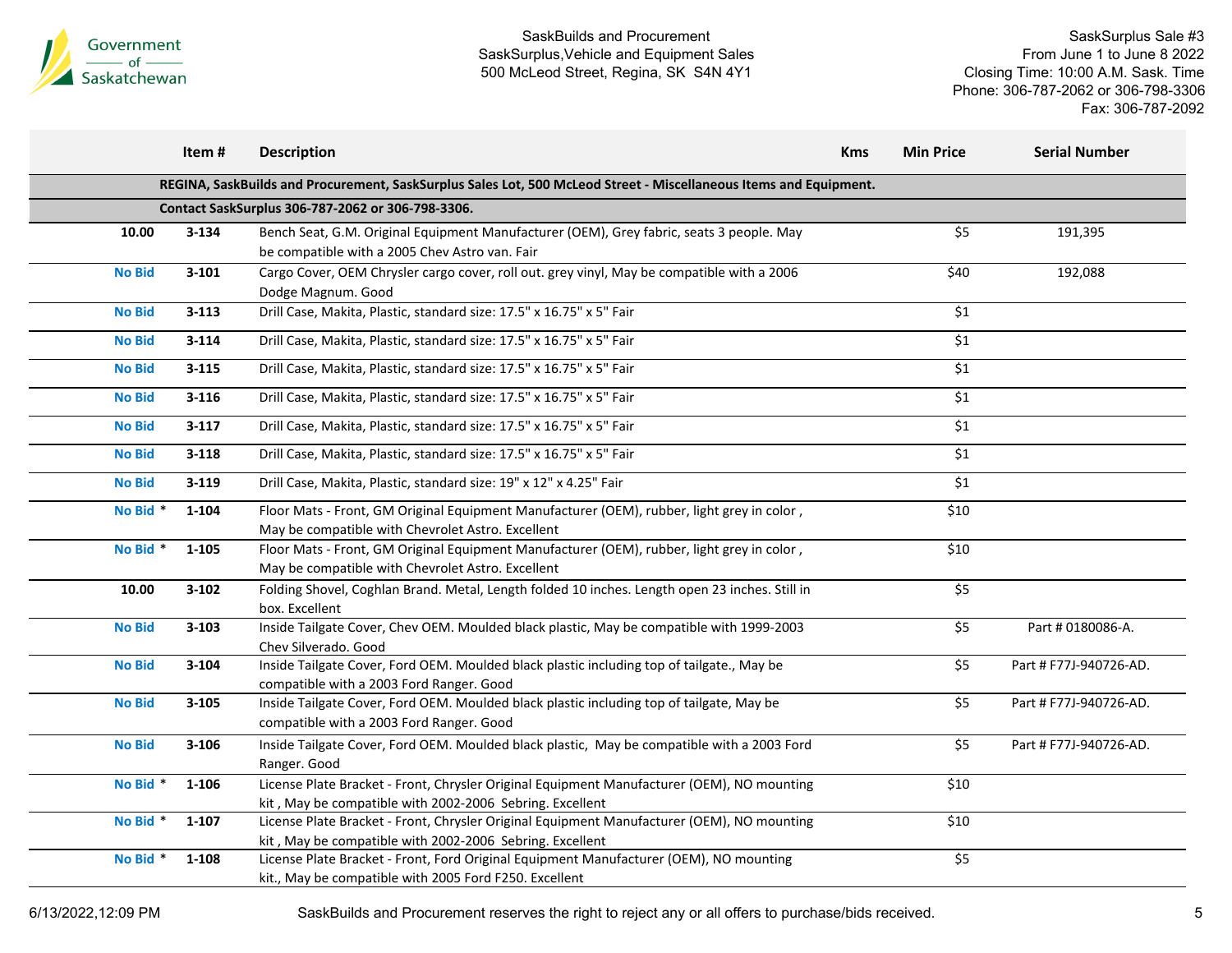

| No Bid *<br>$1 - 113$<br>License Plate Bracket - Front, GM Original Equipment Manufacturer (OEM), includes                   | \$5                       |  |
|------------------------------------------------------------------------------------------------------------------------------|---------------------------|--|
|                                                                                                                              |                           |  |
| mounting kit, May be compatible with 2003-2007 Chevrolet Silverado 1500. Excellent                                           |                           |  |
| No Bid *<br>$1 - 114$<br>License Plate Bracket - Front, GM Original Equipment Manufacturer (OEM), includes                   | \$5                       |  |
| mounting kit, May be compatible with 2003-2007 Chevrolet Silverado 1500. Excellent                                           |                           |  |
| No Bid *<br>1-115<br>License Plate Bracket - Front, GM Original Equipment Manufacturer (OEM), includes                       | \$5                       |  |
| mounting kit, May be compatible with 2003-2007 Chevrolet Silverado 1500. Excellent                                           |                           |  |
| No Bid *<br>1-116<br>License Plate Bracket - Front, GM Original Equipment Manufacturer (OEM), includes                       | \$5                       |  |
| mounting kit, May be compatible with 2003-2007 Chevrolet Silverado 1500. Excellent                                           |                           |  |
| No Bid *<br>$1 - 117$<br>License Plate Bracket - Front, GM Original Equipment Manufacturer (OEM), includes                   | $\overline{\frac{1}{5}}$  |  |
| mounting kit, May be compatible with 2003-2007 Chevrolet Silverado 1500. Excellent                                           |                           |  |
| No Bid *<br>$1 - 118$<br>License Plate Bracket - Front, GM Original Equipment Manufacturer (OEM), includes                   | \$5                       |  |
| mounting kit, May be compatible with 2003-2007 Chevrolet Silverado 1500. Excellent                                           |                           |  |
| No Bid *<br>1-119<br>License Plate Bracket - Front, GM Original Equipment Manufacturer (OEM), includes                       | $\overline{\text{S}}$     |  |
| mounting kit, May be compatible with 2003-2007 Chevrolet Silverado 1500. Excellent                                           |                           |  |
| No Bid *<br>1-110<br>License Plate Bracket - Front, Jeep Original Equipment Manufacturer (OEM), includes                     | \$10                      |  |
| mounting kit., May be compatible with 2005-2007 Liberty. Excellent                                                           |                           |  |
| No Bid *<br>1-111<br>License Plate Bracket - Front, Jeep Original Equipment Manufacturer (OEM), includes                     | \$10                      |  |
| mounting kit., May be compatible with 2005-2007 Liberty. Excellent                                                           |                           |  |
| No Bid *<br>$1 - 112$<br>License Plate Bracket - Front, Jeep Original Equipment Manufacturer (OEM), includes                 | \$10                      |  |
| mounting kit., May be compatible with 2005-2007 Liberty. Excellent                                                           |                           |  |
| No Bid *<br>$1 - 127$<br>License Plate Bracket - Front, GM Original Equipment Manufacturer (OEM), Compatible with            | \$5                       |  |
| 2006-2016 Impala, includes mounting kit. Excellent                                                                           |                           |  |
| No Bid *<br>$1 - 128$<br>License Plate Bracket - Front, GM Original Equipment Manufacturer (OEM), Compatible with            | \$5                       |  |
| 2006-2016 Impala, includes mounting kit. Excellent                                                                           |                           |  |
| No Bid <sup>*</sup><br>$1 - 129$<br>License Plate Bracket - Front, GM Original Equipment Manufacturer (OEM), Compatible with | $\overline{\overline{5}}$ |  |
| 2006-2016 Impala, includes mounting kit. Excellent                                                                           |                           |  |
| No Bid *<br>1-130<br>License Plate Bracket - Front, GM Original Equipment Manufacturer (OEM), Compatible with                | \$5                       |  |
| 2006-2016 Impala, includes mounting kit. Excellent                                                                           |                           |  |
| No Bid *<br>1-131<br>License Plate Bracket - Front, GM Original Equipment Manufacturer (OEM), Compatible with                | \$5                       |  |
| 2006-2016 Impala, includes mounting kit. Excellent                                                                           |                           |  |
| No Bid *<br>$2 - 123$<br>Mud flaps, Mopar OEM (orginal equipment manufacturer), May be compatible with 2013,                 | \$10                      |  |
| 2014, 2015 Jeep Patriot and Compass, 2 flat spash gaurds in package, front or rear. Excellent                                |                           |  |
| <b>No Bid</b><br>$3 - 135$<br>Pillar Trim, Ford Original Equipment Manufacturer (OEM), Grey plastic, for left side inside    | \$10                      |  |
| pillar. Compatible with many Ford F250 and F350 trucks. Fair                                                                 |                           |  |
| Roof Rack Brackets - Universal, Lot of 4Aluminum, Mounts to roof drip rails. No cross bars.<br>38.00<br>$3 - 136$            | \$10                      |  |
| Good                                                                                                                         |                           |  |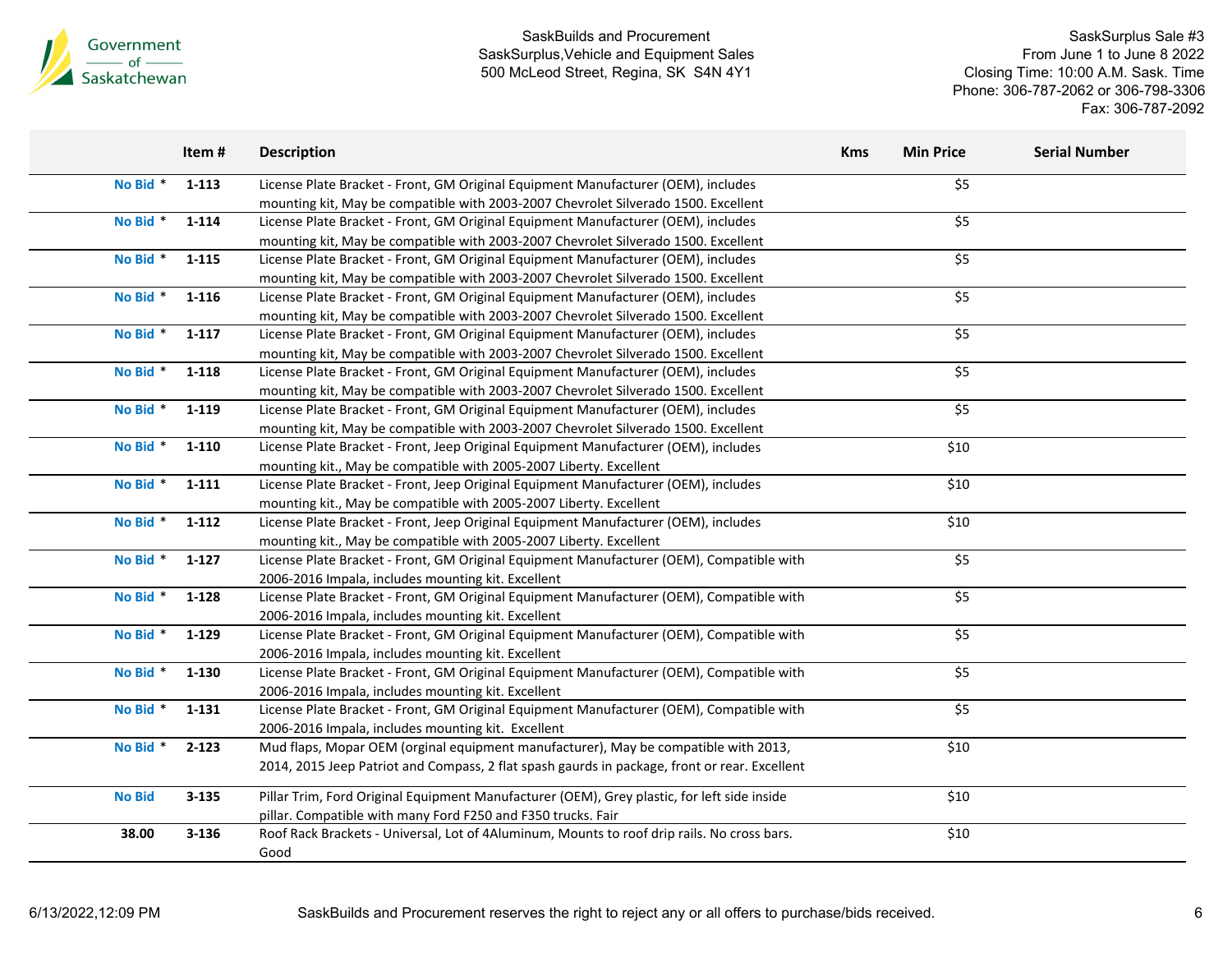

SaskSurplus Sale #3 From June 1 to June 8 2022 Closing Time: 10:00 A.M. Sask. Time Phone: 306-787-2062 or 306-798-3306 Fax: 306-787-2092

|               | Item#     | <b>Description</b>                                                                                                                                                                   | <b>Kms</b> | <b>Min Price</b>   | <b>Serial Number</b> |
|---------------|-----------|--------------------------------------------------------------------------------------------------------------------------------------------------------------------------------------|------------|--------------------|----------------------|
| No Bid *      | $2 - 124$ | Seat, OEM, Grey Fabric, 3rd row, backrest folds down. May be compatible with a 2007 Dodge<br>Caravan. Fair                                                                           |            | \$5                | 170,076              |
| No Bid *      | 1-132     | Shield for Inner Fender, 1 setChrysler Original Equipment Manufacturer (OEM), 1 right and 1<br>left, rear only, may be compatible with a 2008 Chrysler 1500, 2500 or 3500. Excellent |            | \$10               |                      |
| No Bid *      | 1-133     | Shield for Inner Fender, 1 setChrysler Original Equipment Manufacturer (OEM), 1 right and 1<br>left, rear only, may be compatible with a 2008 Chrysler 1500, 2500 or 3500. Excellent |            | \$10               |                      |
| No Bid *      | 1-134     | Shield for Inner Fender, 1 setChrysler Original Equipment Manufacturer (OEM), 1 right and 1<br>left, rear only, may be compatible with a 2008 Chrysler 1500, 2500 or 3500. Excellent |            | \$10               |                      |
| No Bid *      | 12-119    | Spare Tire, 16 inch, 135/70R/16, Continental, compact temporary spare on a steel rim. May<br>be compatible with a 2008 Chev Uplander. Good                                           |            | \$10               |                      |
| No Bid *      | 12-118    | Spare Tire, 16 inch, 135/70R/16, Continental, compact temporary spare on a steel rim. May<br>be compatible with a 2008 Chev Uplander. Good                                           |            | \$10               |                      |
| No Bid *      | $2 - 106$ | Spare Tire Box Mount, application specifics unknown, can be installed in truck bed. Fair                                                                                             |            | \$5                |                      |
| No Bid *      | $2 - 107$ | Tail Light, Mopar (Chrysler) left rear, used, scratched. Good                                                                                                                        |            | \$25               | Part# 5113205AB      |
| 66.70 *       | 12-104    | Tailgate, Original Equipment Manufacturer (OEM), yellow in color, May be compatible with a<br>2004 Chev. Siverado 3500 extended cab. May not be complete. Good                       |            | \$1                | A04007               |
| $100.33$ *    | 12-105    | Tailgate, Original Equipment Manufacturer (OEM), yellow in color, May be compatible with a<br>2004 Chev. Siverado 3500 extended cab. May not be complete. Good                       |            | $\overline{\xi_1}$ |                      |
| $111.11*$     | 12-106    | Tailgate, Original Equipment Manufacturer (OEM), yellow in color, May be compatible with a<br>2004 Chev. Siverado 3500 extended cab. May not be complete. Good                       |            | $\overline{\xi_1}$ |                      |
| $26.55*$      | 1-151     | Tire, 17 inch, P225/55R/17, Goodyear, Assurance. M+S. Manufacture date: week 02, year<br>2017. Fair                                                                                  |            | \$10               |                      |
| No Bid *      | $2 - 102$ | Tires, Lot of 316 inch, 215/65R/16, Sumitomo HTR Enhance L/X, manufacture date: week 27,<br>year 2018. Good                                                                          |            | \$120              |                      |
| No Bid *      | 2-128     | Tire, 16 inch, 225/65R/16, Sailun IceBlazer, Snowflake, manufacture date. Week 16, year<br>2021. Good                                                                                |            | \$40               |                      |
| No Bid *      | $2 - 130$ | Tires, Lot of 216 inch, 205/60R/16, Matrix Tour RD Multi-mile., manufacture date: week 44,<br>year 2011. Fair                                                                        |            | \$50               |                      |
| <b>No Bid</b> | $3 - 107$ | Tires, Set of 4 Dunlop Grantrek SJB. Snow flake., 215/65R/16, Manufacture date. Week 13,<br>vear 2009. Fair                                                                          |            | \$120              |                      |
| <b>No Bid</b> | $3 - 108$ | Tires, Set of 3 Firestone FR710 M+S, 215/60R/17, Manufacture date. Week 39, year 2012.<br>Poor                                                                                       |            | \$30               |                      |
| <b>No Bid</b> | $3 - 109$ | Tires, Set of 4 Firestone FR710. M+S, 225/65R/16, Manufacture date. Week 06, year 2016.<br>Fair                                                                                      |            | \$120              |                      |

6/13/2022,12:09 PM SaskBuilds and Procurement reserves the right to reject any or all offers to purchase/bids received. 7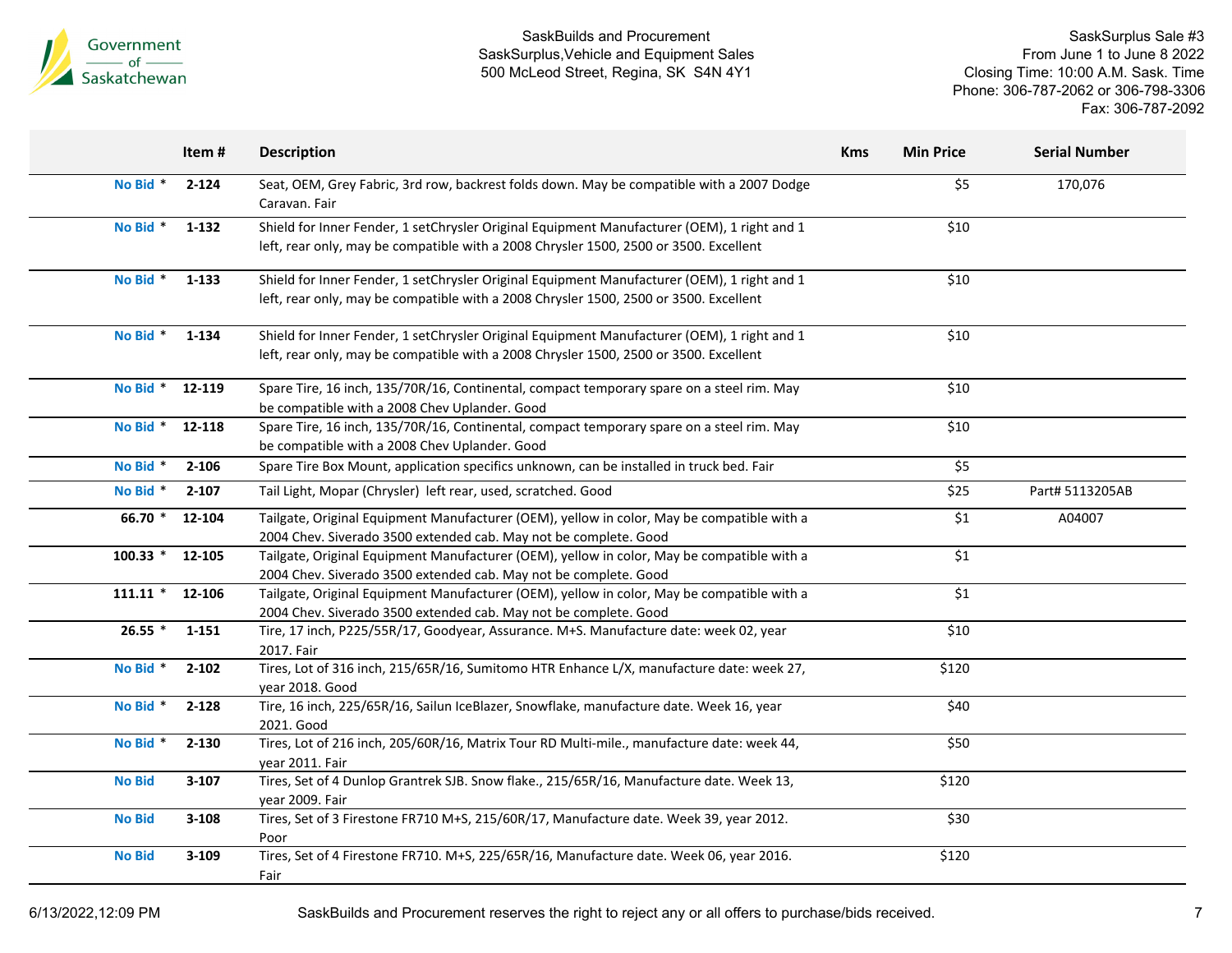

|               | Item#     | <b>Description</b>                                                                                                                                                                                          | <b>Kms</b> | <b>Min Price</b>   | <b>Serial Number</b> |
|---------------|-----------|-------------------------------------------------------------------------------------------------------------------------------------------------------------------------------------------------------------|------------|--------------------|----------------------|
| <b>No Bid</b> | $3 - 110$ | Tires, Set of 4 Firestone FR710. M+S, 225/65R/16, Manufacture date. Week 04, year 2017.<br>Poor                                                                                                             |            | \$40               |                      |
| <b>No Bid</b> | $3 - 111$ | Tires, Set of 4 Firestone FR710. M+S, 225/65R/16, Manufacture date. Week 01, year 2016<br>Poor                                                                                                              |            | \$40               |                      |
| <b>No Bid</b> | $3 - 112$ | Tires, Set of 4 Sumitomo HTR Enhance LX2. M+S, 215/65R/16, Manufacture date. Week 35,<br>year 2019. Good                                                                                                    |            | \$160              |                      |
| 151.01        | $3 - 137$ | Tool Box, Challenger, 70 inches long, 16.5 inches wide, 14 inches tall. Fire extinguiser<br>mounting bracket on front. Diamond plate aluminum. Gull wing crossover, no tray, includes<br>keys. Good         |            | \$125              | 430,470              |
| 151.01        | $3 - 138$ | Tool Box, Challenger, 70 inches long, 16.5 inches wide, 14 inches tall. Fire extinguiser<br>mounting bracket on front. Diamond plate aluminum. Gull wing crossover, no tray, includes<br>kevs. Good         |            | \$125              | 430,520              |
| 5.55          | $3 - 120$ | Tool Box/Cart, Stanley, On wheels, dimensions: 24.18" x 14.75" x 16.5". Fair                                                                                                                                |            | \$1                |                      |
| 22.00         | $3 - 121$ | Tool Box/Cart, Stanley, On wheels, dimensions: 24.18" x 14.75" x 16.5". Fair                                                                                                                                |            | \$1                |                      |
| 5.55          | $3 - 122$ | Tool Box/Cart, Stanley, On wheels, dimensions: 24.18" x 14.75" x 16.5". Fair                                                                                                                                |            | \$1                |                      |
| 22.00         | $3 - 123$ | Tool Box/Cart, Stanley, On wheels, dimensions: 24.18" x 14.75" x 16.5". Fair                                                                                                                                |            | \$1                |                      |
| 22.00         | $3 - 124$ | Tool Box/Cart, Stanley, On wheels, dimensions: 24.18" x 14.75" x 16.5". Fair                                                                                                                                |            | \$1                |                      |
| 8.50          | $3 - 125$ | Tool Box/Cart, Stanley, On wheels, dimensions: 24.18" x 14.75" x 16.5". Fair                                                                                                                                |            |                    |                      |
| 26.25         | $3 - 126$ | Tool Box/Cart, Stanley, On wheels, dimensions: 24.18" x 14.75" x 16.5". Fair                                                                                                                                |            | \$1                |                      |
| 70.01         | $3 - 127$ | Tool Boxes with Carrier, Dewalt, Two tool boxes, standard size, attached to L-cart carrier on<br>wheels. Can hold three tool boxes total. 21" x 21.25" x 43.5". Fair                                        |            | $\overline{\xi_1}$ |                      |
| <b>No Bid</b> | $3 - 128$ | Tool Bag, Kuny, Standard size: 24" x 15" x 10.5". Fair                                                                                                                                                      |            | \$1                |                      |
| <b>No Bid</b> | $3 - 129$ | Tool Bag, Kuny, Standard size: 24" x 15" x 10.5". Fair                                                                                                                                                      |            | \$1                |                      |
| <b>No Bid</b> | $3 - 130$ | Tool Bag, Maximum, Standard size: 24" x 15" x 10.5". Fair                                                                                                                                                   |            | \$1                |                      |
| <b>No Bid</b> | $3 - 131$ | Tool Bag, Maximum, Standard size: 24" x 15" x 10.5". Fair                                                                                                                                                   |            | \$1                |                      |
| 12.00         | $3 - 132$ | Tool Cart, Stanley Mobile job chest on wheels, dimensions: 29.87" x 18.62" x 19.12". Fair                                                                                                                   |            | $$1$$              |                      |
| 27.50         | $3 - 133$ | Tool Cart, Stanley Fat Max On wheels, standard size: 13.33" x 21" x 29". Fair                                                                                                                               |            | \$1                |                      |
| <b>No Bid</b> | $3 - 139$ | Tow Hooks - Front, Lot of 2G.M. Original Equipment Manufacturer (OEM) Parts #15709728 +<br>15709729. Fits 84 different GM vehicles. List provided. Metal - left and right. Mounting bolts<br>included. Good |            | \$15               |                      |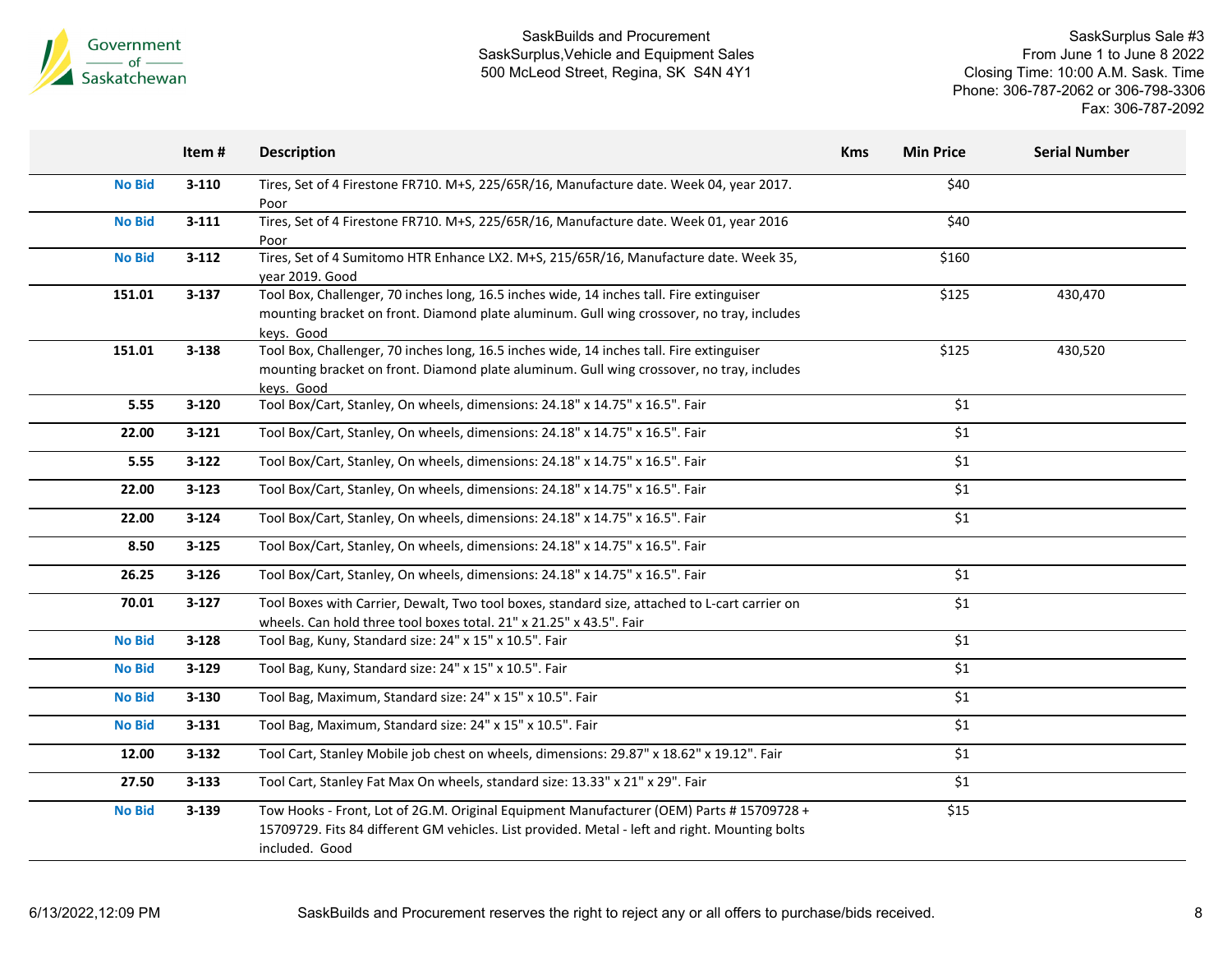

|           | Item#     | <b>Description</b>                                                                                                                                                | <b>Kms</b> | <b>Min Price</b>   | <b>Serial Number</b> |
|-----------|-----------|-------------------------------------------------------------------------------------------------------------------------------------------------------------------|------------|--------------------|----------------------|
| $22.51$ * | $2 - 109$ | Utility Lights, Lot of 2 Red lights for a vehicle, to be mounted on rear frame. Fair                                                                              |            | \$20               |                      |
| $22.51$ * | $2 - 110$ | Utility Lights, Lot of 2 Red lights for a vehicle, to be mounted on rear frame. Fair                                                                              |            | \$20               |                      |
|           |           | MOOSE JAW, Highways & Infrastructure, Fleet Services, 1 km south of Moose Jaw on Highway #2.                                                                      |            |                    |                      |
|           |           | Contact Al Froehlich 306-694-3775, allan.froehlich@gov.sk.ca or Tara Watson 306-694-3773, tara.watson@gov.sk.ca                                                   |            |                    |                      |
| 99.00     | 3-514     | Asphalt Storage Tank, Tires are flat and poor condition. Unknown if lights or brakes work.<br>Poor                                                                |            | \$1                |                      |
|           |           | MOOSOMIN, SaskBuilds and Procurement, 709 Carleton Street                                                                                                         |            |                    |                      |
|           |           | Contact Wayne McGonigal 306-435-9339, wayne.mcgonigal@gov.sk.ca                                                                                                   |            |                    |                      |
| No Bid *  | 2-554     | Bulbs, Halogen, Lot of 15, Sylvania Tungsten T10, 150W, 120V medium base, operational.<br>New - Unused                                                            |            | \$1                |                      |
| No Bid *  | 2-558     | Floor Tiles, Lot of 13, Colors Plus , Commercial tile flooring, color: Fortress, dimensions: 12" x<br>12" x 1/8" thick New - Unused                               |            | \$1                |                      |
| No Bid *  | 2-559     | Fluorescent Lights, Lot of 20, Flush Mount T8, 4ft L x 1ft W x 4" D, units are disassembled -<br>some have no ballast or bulbs. Good                              |            | $\overline{\xi_1}$ |                      |
| No Bid *  | 2-560     | Fluorescent Lights, Lot of 20, Flush Mount T8, 4ft L x 1ft W x 4" D, units are disassembled -<br>some have no ballast or bulbs. Good                              |            | \$1                |                      |
| No Bid *  | 2-561     | Fluorescent Lights, Lot of 20, Flush Mount T8, 4ft L x 1ft W x 4" D, units are disassembled -<br>some have no ballast or bulbs. Good                              |            | \$1                |                      |
| No Bid *  | $2 - 562$ | Fluorescent Lights, Lot of 28, Flush Mount T8, 4ft L x 1ft W x 4" D, units are disassembled -<br>some have no ballast or bulbs. Good                              |            | \$1                |                      |
| $2.50*$   | 2-563     | Fluorescent Lights, Lot of 4, Metal T8, 4' L x 4" W, operational with ballast, tubes and plastic<br>covers. Good                                                  |            | \$1                |                      |
| No Bid *  | 2-564     | Fluorescent Lights, Lot of 26, Single Tube T8, 4ft L x 2 3/4" W x 1.5" D, units are disassembled -<br>all have ballast and some bulbs. Good                       |            | \$1                |                      |
| No Bid *  | 2-565     | Fluorescent Lights, Lot of 20, Surface Mount T8, 4ft L x 1ft W x 3.5" D, units are disassembled -<br>some have no ballast or bulbs, all have plastic covers. Good |            | \$1                |                      |
| No Bid *  | 2-566     | Fluorescent Lights, Lot of 26, Surface Mount T8, 4ft L x 1ft W x 3.5" D, units are disassembled -<br>some have no ballast or bulbs, all have plastic covers. Good |            | $\overline{\$1}$   |                      |
| No Bid *  | $2 - 567$ | Light Dimmer Switches, Lot of 5, Leviton, four units are 1500W and one unit is 1000W,<br>operational, beige in color. Good                                        |            | \$1                |                      |
| No Bid *  | 2-568     | Light Units, Lot of 4, Flush Mount with Glass Covers, 12" Round x 9" D, operational - 100 watt<br>maximum, manufactured in 1971. Fair                             |            | \$1                |                      |
| No Bid *  | 2-569     | Light Units, Lot of 16, Flush Mount with Glass Covers, 16 3/4" Round x 9" D, operational - 300<br>watt maximum, manufactured in 1971. Fair                        |            | \$1                |                      |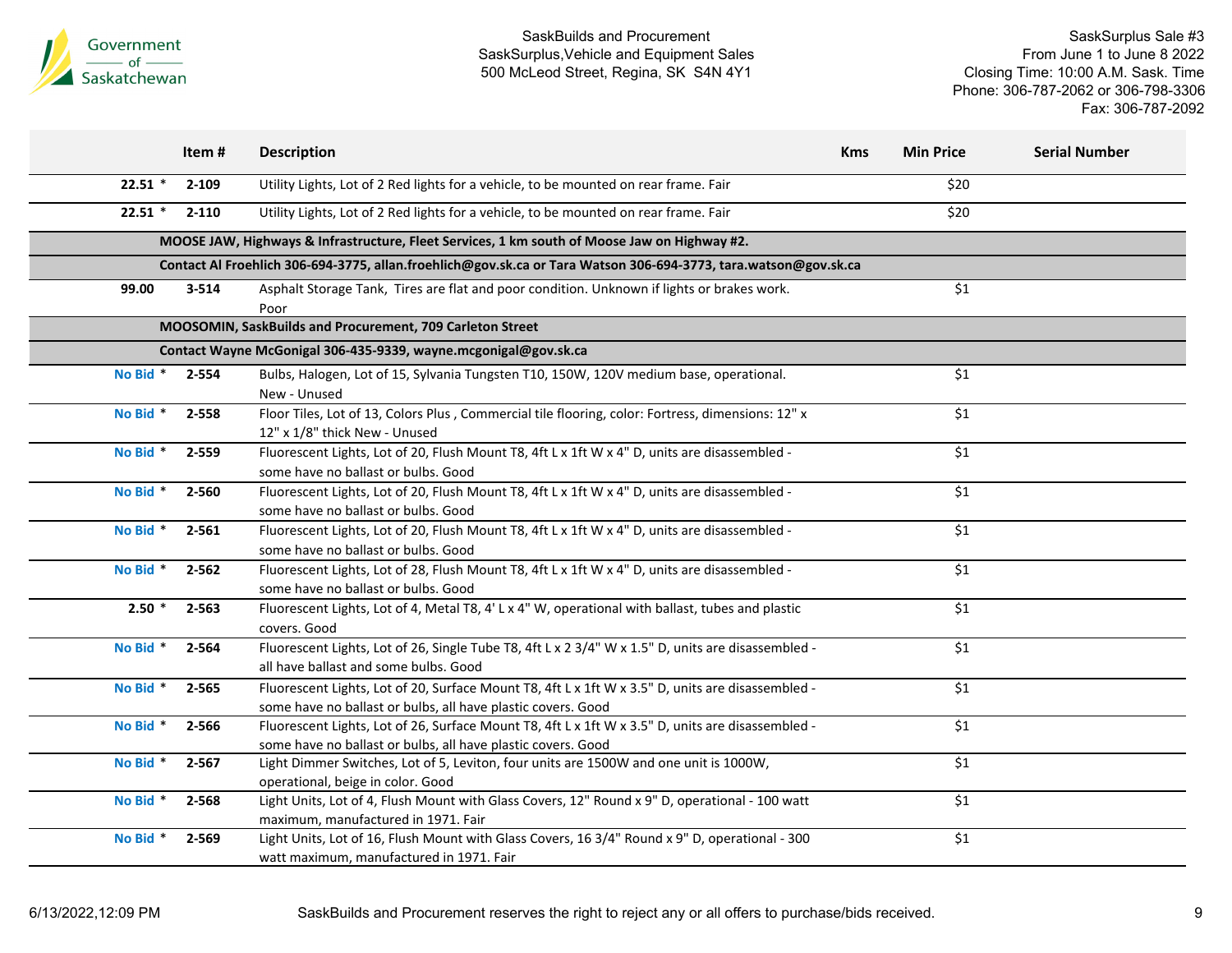

|          | Item#     | <b>Description</b>                                                                                                                                                                                                                                                                                                                                                                                                                                                                                                                                                                                                                                                                                                                                                                                                                                                      | <b>Kms</b> | <b>Min Price</b> | <b>Serial Number</b> |
|----------|-----------|-------------------------------------------------------------------------------------------------------------------------------------------------------------------------------------------------------------------------------------------------------------------------------------------------------------------------------------------------------------------------------------------------------------------------------------------------------------------------------------------------------------------------------------------------------------------------------------------------------------------------------------------------------------------------------------------------------------------------------------------------------------------------------------------------------------------------------------------------------------------------|------------|------------------|----------------------|
| No Bid * | $2 - 570$ | Lights, Lot of 6, Round Glass/Globe Fixtures, 14" W x 6" D, operational, takes two 60W bulbs<br>maximum per unit. Good                                                                                                                                                                                                                                                                                                                                                                                                                                                                                                                                                                                                                                                                                                                                                  |            | \$1              |                      |
| No Bid * | $2 - 571$ | Lights (Exterior), Lot of 3, Model MDL3 HPS, 100W medium base, 12" W x 11" H x 8" D,<br>operational, faded, metal with plastic glass. Poor                                                                                                                                                                                                                                                                                                                                                                                                                                                                                                                                                                                                                                                                                                                              |            | \$1              |                      |
| No Bid * | $2 - 572$ | Lights (Exterior), Lot of 4, Model PCL1 HPS, 100W large base, 17.5" W x 15.5" H x 7" D,<br>operational, faded, metal with plastic glass. Poor                                                                                                                                                                                                                                                                                                                                                                                                                                                                                                                                                                                                                                                                                                                           |            | \$1              |                      |
| No Bid * | 2-574     | Wall Pack Light (Exterior), Lot of 2, 70 Watt HPS Type S62, 12" W x 10" H x 7 3/4" D, lamps are<br>disassembled. Fair                                                                                                                                                                                                                                                                                                                                                                                                                                                                                                                                                                                                                                                                                                                                                   |            | $$1$$            |                      |
| No Bid * | 2-575     | Wall Pack Light (Exterior), Lot of 4, 70 Watt Medium HPS, 10" W x 7" H x 7" D, lamps are<br>disassembled. Poor                                                                                                                                                                                                                                                                                                                                                                                                                                                                                                                                                                                                                                                                                                                                                          |            | \$1              |                      |
|          |           | PRINCE ALBERT, Highways, Northern Operations, 81 North Industrial Dr.                                                                                                                                                                                                                                                                                                                                                                                                                                                                                                                                                                                                                                                                                                                                                                                                   |            |                  |                      |
|          |           | Contact Ivan Lavoie 306-940-6257, ivan.lavoie@gov.sk.ca                                                                                                                                                                                                                                                                                                                                                                                                                                                                                                                                                                                                                                                                                                                                                                                                                 |            |                  |                      |
| 2,100.00 | $3 - 515$ | Signposts, Lot of 40 Bundles, Scrap bundles of posts with 25 posts in a bundle. Various sizes<br>Fair                                                                                                                                                                                                                                                                                                                                                                                                                                                                                                                                                                                                                                                                                                                                                                   |            | \$1              |                      |
|          |           | PRINCE ALBERT, Saskatchewan Public Safety Agency, Hwy #2 North, call for directions.                                                                                                                                                                                                                                                                                                                                                                                                                                                                                                                                                                                                                                                                                                                                                                                    |            |                  |                      |
|          |           | Contact Barb Chartier 306-953-3240, barb.chartier@gov.sk.ca for office furniture, Carol Stewart 306-940-7808 for the truck.                                                                                                                                                                                                                                                                                                                                                                                                                                                                                                                                                                                                                                                                                                                                             |            |                  |                      |
| $2.00*$  | 2-515     | Bookcase, Wooden, 3 shelves, brown, 48"L x 16"W x 47.5"H, operational. Good                                                                                                                                                                                                                                                                                                                                                                                                                                                                                                                                                                                                                                                                                                                                                                                             |            | \$1              | 125,501              |
| $6.00*$  | 2-518     | Chair, Side, with arms, cloth, blue/grey, operational. Fair                                                                                                                                                                                                                                                                                                                                                                                                                                                                                                                                                                                                                                                                                                                                                                                                             |            | \$1              | 125,512              |
| $6.00*$  | $2 - 519$ | Chair, Side, with arms, multi-color pattern, operational. Fair                                                                                                                                                                                                                                                                                                                                                                                                                                                                                                                                                                                                                                                                                                                                                                                                          |            | \$1              | 102,828              |
| $1.50*$  | $2 - 521$ | Hutch, Pepperdust, 2 doors, 42"L x 17.5"W x 42"H, operational. Good                                                                                                                                                                                                                                                                                                                                                                                                                                                                                                                                                                                                                                                                                                                                                                                                     |            | \$1              | 108,640              |
| 4,473.00 | 3-544     | Truck 2008 Dodge Dakota 4x4, crew cab, 1/2 ton, 5' 5" box 3.7L, V6, gas auto cruise, tilt, tow 163,273<br>package, air GVW 6500lbs. Standard differential, single tire, tire size: 245/75/16., silver, TOW km<br>ONLY, Failed SGI Inspection. Requires a passed SGI Inspection to be licensed. Buyer assumes<br>full responsibility for repairs. **Please note: the SGI Inspection currently provided is only<br>valid for 30 days after the date of the inspection.** 163,273 km, Recent Repairs:, PROBLEMS:<br>Mechanic recommended it is not safe to drive for any distance. Many issues with front end.<br>Must be towed due to safety reasons. Transmission is in poor condition, pan is rusty and<br>seeping, rack and pinion wet and leaking, pinion seal is wet. Battery is dead. Issues with<br>steering and suspension, Body has some rust.>, As is, Where is |            | \$500            | 1D7HW38K58S634984    |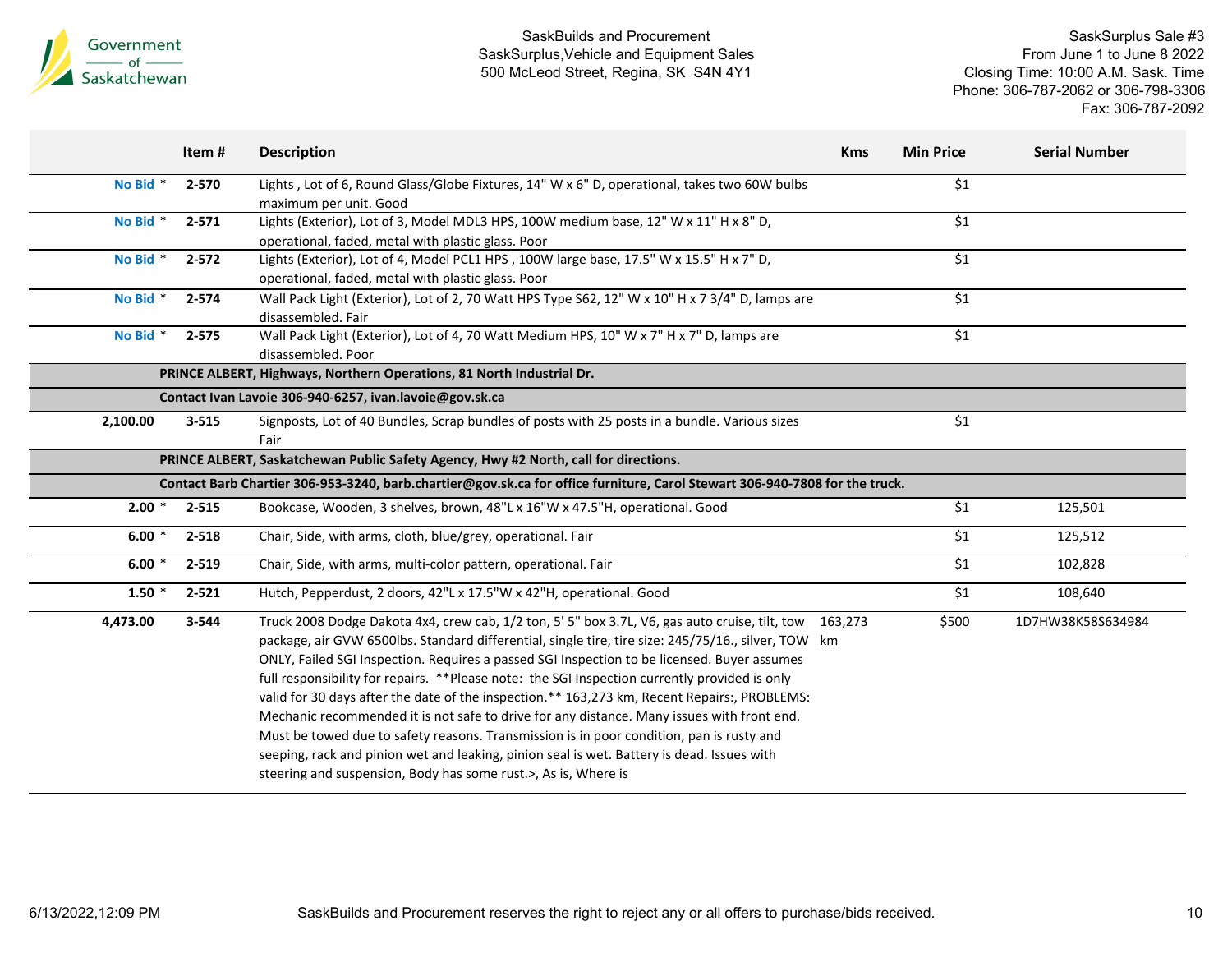

|          | Item#     | <b>Description</b>                                                                                                                                                                                                                                                                                                                                                                                                                                                                                                                          | <b>Kms</b> | <b>Min Price</b>   | <b>Serial Number</b> |
|----------|-----------|---------------------------------------------------------------------------------------------------------------------------------------------------------------------------------------------------------------------------------------------------------------------------------------------------------------------------------------------------------------------------------------------------------------------------------------------------------------------------------------------------------------------------------------------|------------|--------------------|----------------------|
|          |           | PRINCE ALBERT, Saskatchewan Public Safety Agency, Hwy #2 North, call for directions.                                                                                                                                                                                                                                                                                                                                                                                                                                                        |            |                    |                      |
|          |           | Contact Wanda Dickie 306-953-3434, wanda.dickie@gov.sk.ca or Tammy Lukaszuk 306-953-3392, tammy.luzaszuk@gov.sk.ca                                                                                                                                                                                                                                                                                                                                                                                                                          |            |                    |                      |
| No Bid * | 2-524     | Drum Unit (Remanufactured), SEBDR400R For use with Brother DCP-1200/DCP-1400; HL-<br>1230/1240/1250/1270N/1435/1440/1450/1470; IntelliFax-4100/IntelliFax-4100e, MFC-<br>8300/MFC-8500/MFC-8600/MFC-9600 New - Unused                                                                                                                                                                                                                                                                                                                       |            | \$1                |                      |
| No Bid * | $2 - 537$ | HP Ink Cartridge, 45 Black For use with: HP Deskjet 710, 712, 720, 722, 820, 830, 832, 850,<br>855, 870, 880, 882, 890, 895, 930, 932, 935, 950, 952, 960, 970, 990, 995, 1000, 1100, 1120,<br>1220, 1600, 6122, 6127, 9300, HPDesignjet 700, 750, 755, HP Office jet G55, G85, G95, K60,<br>K80, R40, R60, R80, T45, T65, HP Officejet Pro 1150, 1170, 1175, HP Photosmart P1000,<br>P1100, 1115, 1215, 1218, 1315, HP Color Copier 110, 120, 140, 145, 150, 155, 160, 170, 180,<br>190, 210, 260, 270, 280, 290, HP Fax 1220 New - Unused |            | \$1                |                      |
| No Bid * | 2-541     | HP Ink Cartridge, 97 Tri-color- Magenta, Yellow, Cyan For use with: HP Deskjet 460, 5740,<br>5940, 6520, 6540, 6620, 6830, 6840, 6940, 6980, 6988, 9800, HO Officejet H470, 100, 150,<br>6200, 6210, 7210, 7310, 7410, HP Photosmart B8350, 325, 335, 375, 385, 422, 425, 428, 475,<br>2610, 2710, 8049, 8050, 8150, 8450, 8750, HP Printer/Scanner/Copier 1600, 1610, 2350,<br>2355 New - Unused                                                                                                                                           |            | \$1                |                      |
| No Bid * | 2-542     | HP Ink Cartridges, Lot of 278 Tri-color Cartridge - Magenta, Cyan, Yellow For use with: HP<br>Deskjet 920, 930, 932, 935, 940, 950, 952, 960, 970, 990, 995, 1220, 3820, 6122, 6127, 9300,<br>HP OfficeJet 5110, G55, G85, G95, K60, K80, V40, HP Photosmart P1000, P1100, 1115, 1215,<br>1218, 1315, HP Color Copier 180, 190, 280, 290, HP Digital copier 310, HP<br>Printer/Scanner/Copier 750, 950 HP Fax 1220, 1230 New - Unused                                                                                                       |            | $\overline{\xi_1}$ |                      |
| No Bid * | 2-544     | HP Inkjet Print Cartridge, 23 Tri-color - Magenta, Cyan, Yellow For use with: HP Deskjet 710,<br>712, 720, 722, 810, 812, 830, 832, 880, 882, 885, 887, 890, 895, 1120, HP color copier 140,<br>145, 150, 155, 160, 170, 260, 270, HP Printer/scanner/copier 500, HP officejet r40, r60, r80,<br>r45. r65. HP Officeiet Pro 1170c. 1175c New - Unused                                                                                                                                                                                       |            | \$1                |                      |
| No Bid * | 2-545     | HP Inkjet Print Cartridge, 99 Photo - Pink, Blue, Black For use with: HP Deskjet C4280, C5280,<br>D4145, D4155, D4160, 460, 5440, 5740, 5940, 6520, 6540, 6620, 6830, 6840, 6940, 6980,<br>9800, HP Photosmart B8350, C3140, C3150, C3180, C4140, C4150, C4180, D5060, D5065,<br>D5069, D5145, D5155, D5160, 2570, 2575, N5610, 2710, 7850, 8050, 8150, 8450, 8750, HP<br>Officejet J5780, 6200, 6210, 6310, 7210, 7310, 7410, HP Printer/Scanner/Copier 1507, 1510,<br>1600. 1610. 2350. 2355 New - Unused                                 |            | $\overline{\xi_1}$ |                      |
| No Bid * | 2-546     | Inkjet Cartridge (Remanufactured), 96 Black Compatible with: Deskjet 5740, 5740XI, 5940,<br>5940XI, 6520, 6520XI, 6540,6540DT, 6540XI, 6620, 6620XI, 6830V, 6840, 6840DT, 6840XI,<br>6940, 6940DT, 6980, 6980DT, 6988, 6988DT, 9800, 6800D, Officejet: 7210, 7210V, 7210XI,<br>7310, 7310XI, 7410, 7410XI, Photosmart: 2610, 2610V, 2610XI, 2710, 2710XI, 8050, 8150V,<br>8150XI, B8350, 8450, 8450XI, 8750 New - Unused                                                                                                                    |            | \$1                |                      |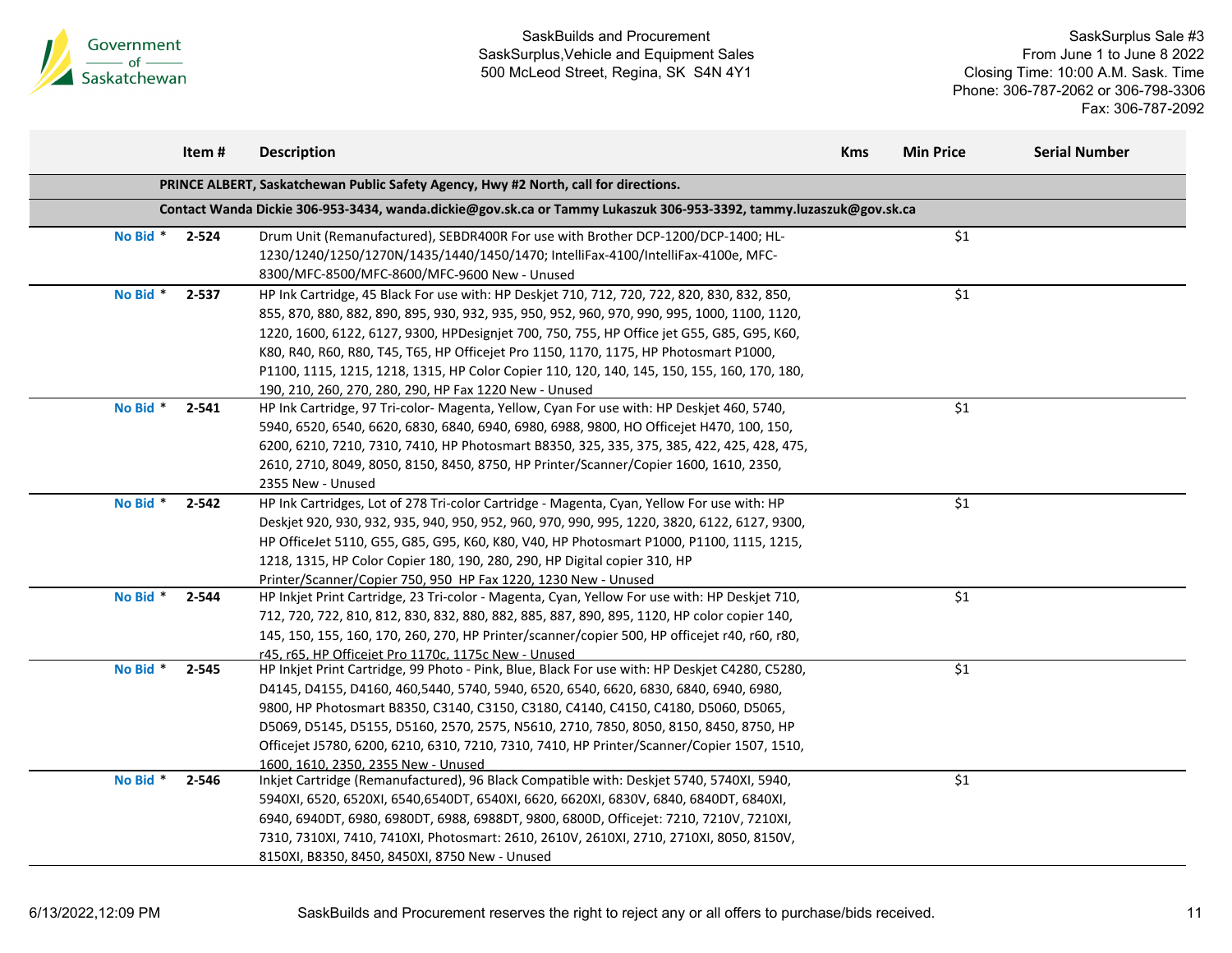

|          | Item#     | <b>Description</b>                                                                                                                                                                                                                                                                       | <b>Kms</b> | <b>Min Price</b>   | <b>Serial Number</b> |
|----------|-----------|------------------------------------------------------------------------------------------------------------------------------------------------------------------------------------------------------------------------------------------------------------------------------------------|------------|--------------------|----------------------|
| No Bid * | $2 - 547$ | Inkjet Printer Cartridges, Lot of 8Combo-pack 2-HP Inkjet print Cartridges - 15 Black & 78 Tri-<br>color (Magenta, Cyan, Yellow) For use with: HP Deskjet 920, 940, 3820, HP Officejet v40,<br>5110, HP Digital Copier 310, HP Printer/Scanner/Copier 750, 950, HP Fax 1230 New - Unused |            | \$1                |                      |
| No Bid * | $2 - 525$ | Laser Cartridges, Lot of 2TN460 - Black For use with Brother DCP-1200/1400/1230/<br>1240/1250/1270/1270N/1440,1450,1470N New - Unused                                                                                                                                                    |            | \$1                |                      |
| No Bid * | $2 - 526$ | Printer Cartridges, Lot of 2HP Laserjet 82X - Black For use with HP Laserjet 8100, 8150 New -<br>Unused                                                                                                                                                                                  |            | \$1                |                      |
| No Bid * | $2 - 527$ | Toner Cartidge (Remanufactured), SEBM451CR - Cyan For use with HP Laserjet Pro 300 Color<br>M351/ MFP M375/MFP M375NW, Pro 400 Color M451/M451DN/M451DW/M451NW/MFP<br>M475/MFP M475DN/MFP M475DW New - Unused                                                                            |            | \$1                |                      |
| No Bid * | 2-528     | Toner Cartidges, Lot of 2, SAMSUNG 209, For use with SCX-4824, 4826, 4828, ML-2855 New -<br>Unused                                                                                                                                                                                       |            | \$1                |                      |
| No Bid * | 2-529     | Toner Cartidges (Remanufactured), Lot of 3, SEBM451BR - Black, For use with HP LaserJet<br>Pro300 Color M351/MFP M375/MFP M375NW; Pro 400 color<br>M451/M451DN/M451DWM451NW/MFP M475/MFP M475DN/MFP M475DW New - Unused                                                                  |            | $\overline{\xi_1}$ |                      |
| No Bid * | 2-530     | Toner Cartridge, , Brother TN-450, High yield - Black, For use with HL-2220/2230/2240/2240D<br>HL-2270DW/2275DW/2280DW, DCP-7060D/7065DN, MFC-7240/7290/7360/7360N, MFC-<br>7365DN/7460DN/7860DW, FAX-2840/2940 New - Unused                                                             |            | \$1                |                      |
| No Bid * | 2-531     | Toner Cartridge, , HP Laserjet 501A, Q6470A - Black, For use with CP3505/3600/3800 New -<br>Unused                                                                                                                                                                                       |            | \$1                |                      |
| No Bid * | 2-532     | Toner Cartridge, , HP Laserjet 83A, CF-283A - Black, For use with MFP M125, M127, M201,<br>M225 New - Unused                                                                                                                                                                             |            | $\overline{\xi_1}$ |                      |
| No Bid * | 2-534     | Toner Cartridges, Lot of 3, HP Laserjet 29X C4129X - Black, For use with HP Laserjet 5000,<br>5000N, 5000GN New - Unused                                                                                                                                                                 |            | \$1                |                      |
| No Bid * | 2-535     | Toner Cartridges, Lot of 3, HP Laserjet 35A, CB435A - Black, For use with P1005, P1006 New -<br>Unused                                                                                                                                                                                   |            | \$1                |                      |
|          |           | PRINCE ALBERT, Saskatchewan Public Safety Agency, 2120 Central Avenue North                                                                                                                                                                                                              |            |                    |                      |
|          |           | Contact Brent Zbaraschuk 306-953-2428, brent.zbaraschuk@gov.sk.ca or Tyla Wills 306-953-3400, Tyla.wills@gov.sk.ca                                                                                                                                                                       |            |                    |                      |
| 1,189.00 | $3 - 523$ | Loader, Clark 35C CM, year unknown, With 2-3 yard bucket. Machine has been stripped of it's<br>engine and other parts. Bascially for parts. Beyond Repair                                                                                                                                |            | \$1                | 472A158 CB           |
| 1,533.55 | $3 - 524$ | Piping, Lot of 34, Plastic, 4" x 12 '. Good                                                                                                                                                                                                                                              |            | \$100              |                      |
| 157.00   | $3 - 525$ | Piping, 1 pallet, Plastic, Various diameters from 3" to 6" with some being up to 8' long. Fair                                                                                                                                                                                           |            | \$100              |                      |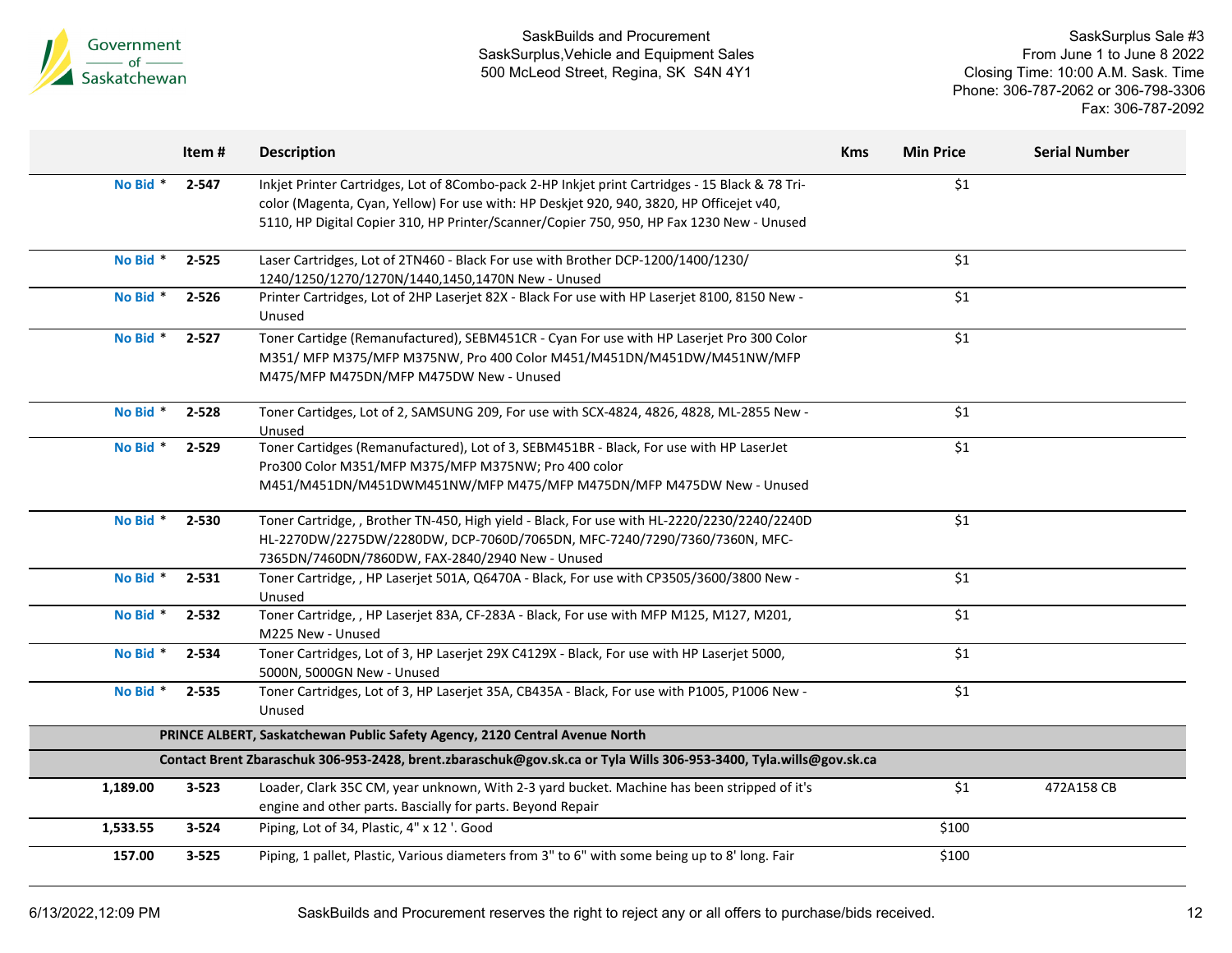

|                                                                                                                    | Item#     | <b>Description</b>                                                                                                                                                                                                                                                                     | <b>Kms</b> | <b>Min Price</b> | <b>Serial Number</b>                         |  |
|--------------------------------------------------------------------------------------------------------------------|-----------|----------------------------------------------------------------------------------------------------------------------------------------------------------------------------------------------------------------------------------------------------------------------------------------|------------|------------------|----------------------------------------------|--|
| 501.00                                                                                                             | $3 - 526$ | Pump Trailers, Lot of 8, Home Built, With either 1 7/8" or 2" hitches. Written off stock as they<br>are 20 + years old and agency has moved to new tandem axel pumper trailers. Some are<br>complete, others have no tanks or parts are missing. Beyond Repair                         |            | \$20             |                                              |  |
| 1,557.00                                                                                                           | $3 - 527$ | Racking, 2 Pallets, Upright, 10 - 36"w x 12'h, 24 - 4 & 6" mixture of 10' bunk racking. No<br>hardware included. Good                                                                                                                                                                  |            | \$1              |                                              |  |
| 1,257.00                                                                                                           | 3-528     | Racking, 2 Pallets, Upright, 13 - 36"w x 10'h, 19 - 4 & 6" mixture of 10' bunk racking. No<br>hardware included. Good                                                                                                                                                                  |            | \$1              |                                              |  |
| 638.00                                                                                                             | 3-529     | Shed, Wooden, 8' x 10', on 6"x6" wood skids. Shed is insulated and finsihed with wood<br>sheeting and electrified 110 volt. Asphalt shingles in poor shape and wood door on front -no<br>windows or eavestrough. Fair                                                                  |            | \$10             |                                              |  |
| 208.75                                                                                                             | 3-530     | Shower Kits, 34 Units, Bosch Portable Propane, Written off stock as they are 10 + years old<br>and agency has moved away from these types of kits due part availability and usage. Some<br>are complete, others have parts missing. No guarantee of completeness. Beyond Repair        |            | \$1              |                                              |  |
| 75.00                                                                                                              | 3-531     | Suction Hose, 3 Pallets, 1.5", black, some with white metal fittings. Poor                                                                                                                                                                                                             |            | \$1              |                                              |  |
| 351.51                                                                                                             | $3 - 532$ | Tires, Lot of 5, Conntinental 225/70R19.5, Manufacture date: week 11, year 2011. Poor                                                                                                                                                                                                  |            | \$1              |                                              |  |
| <b>No Bid</b>                                                                                                      | 3-533     | Tires, Lot of 4, Michelin 215/75R17.5, Manufacture date: week 39, year 2011. Poor                                                                                                                                                                                                      |            | $$1$$            |                                              |  |
| <b>No Bid</b>                                                                                                      | 3-534     | Tires, Lot of 2, Multi Trac G/S 23 x 10.5 -12 NHS, For a quad Poor                                                                                                                                                                                                                     |            | \$10             |                                              |  |
| 35.00                                                                                                              | 3-535     | Water Packs, 2 Pallets, , Various plastic and metal water packs (approximately 2 gallons). Poor                                                                                                                                                                                        |            | \$1              |                                              |  |
| 47.99                                                                                                              | 3-536     | Wildland Fire Hose 1.5", 8 pallets (Approx 75 hoses/pallet), , Written off 1.5" Wildland Fire<br>hose to being under 80", holes, burn marks and general wear and tear from being dragged.<br>Pallet contains a minimum of 50 hoses in various lengths and condition. Broken Repairable |            | \$1              |                                              |  |
| 157.00                                                                                                             | $3 - 537$ | Wire, Electrical, 1 pallet, , Various types and lengths. Poor                                                                                                                                                                                                                          |            | \$100            |                                              |  |
| 855.00                                                                                                             | 3-538     | Yard Tractor and Mower, , John Deere 345, with a 54" mower attachment. Have not been<br>used for 5 years, condition of engine or components are unknown. Hour meter shows 2556<br>hrs. Broken Repairable                                                                               |            | \$100            | Tractor M00345B022469 Mower<br>M0054DA062699 |  |
| PRINCE ALBERT, Saskatchewan Public Safety Agency, 47 12th Street East                                              |           |                                                                                                                                                                                                                                                                                        |            |                  |                                              |  |
| Contact Carole Stewart carole.stewart@gov.sk.ca, 306-940-7808 or Wanda Dickie 306-953-3434, wanda.dickie@gov.sk.ca |           |                                                                                                                                                                                                                                                                                        |            |                  |                                              |  |
| <b>No Bid</b>                                                                                                      | 3-504     | Chair, Side, metal, cloth, 2 tone colour, with arms, needs to be cleaned. Fair                                                                                                                                                                                                         |            | \$1              |                                              |  |
| 6.00                                                                                                               | $3 - 505$ | Chair, Side, metal, cloth, Brown, with arms, needs to be cleaned. Fair                                                                                                                                                                                                                 |            | \$1              |                                              |  |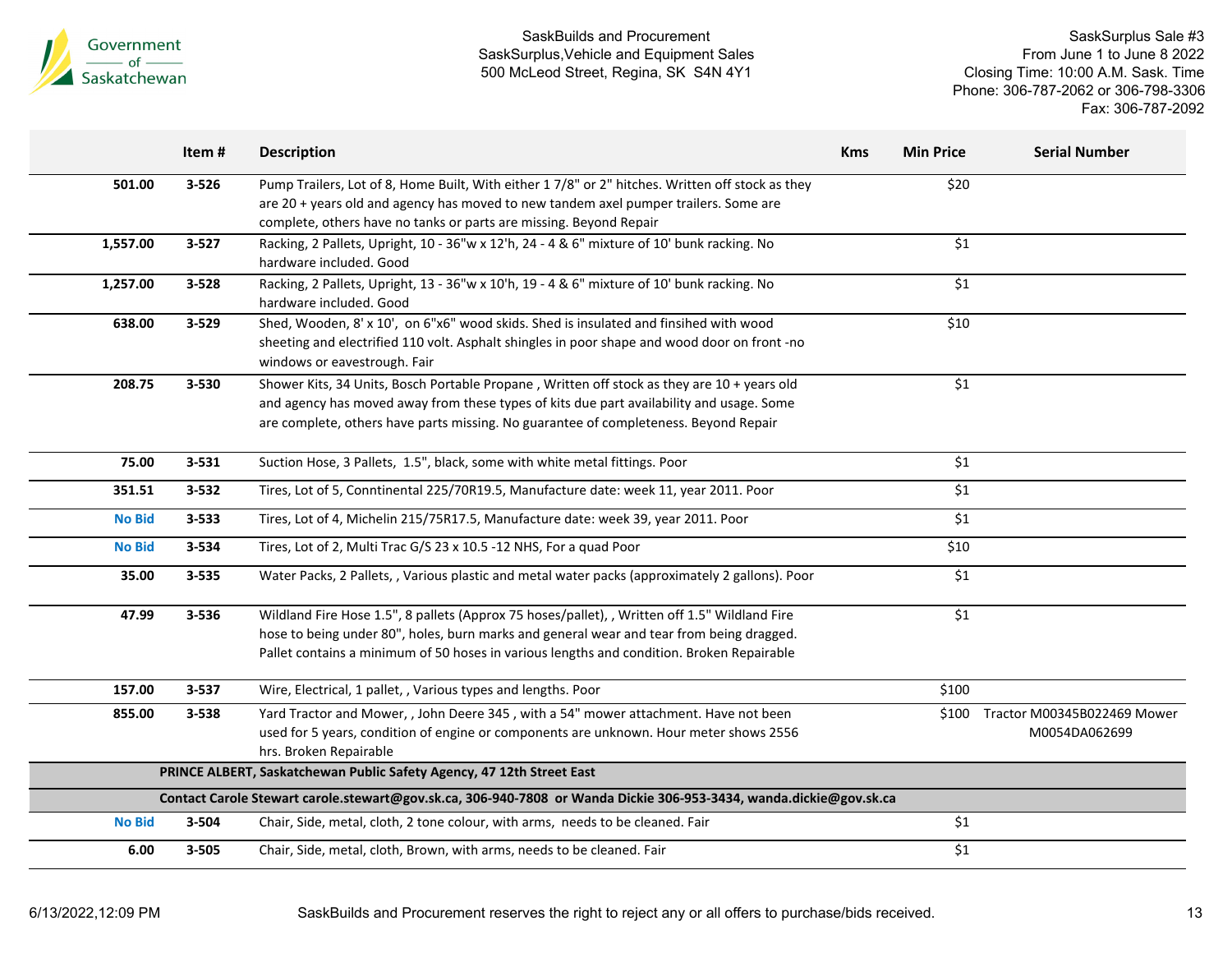

|               | Item#     | <b>Description</b>                                                                                                                                                                                    | <b>Kms</b> | <b>Min Price</b> | <b>Serial Number</b> |
|---------------|-----------|-------------------------------------------------------------------------------------------------------------------------------------------------------------------------------------------------------|------------|------------------|----------------------|
| 10.00         | 3-506     | Chair, Lot of 2Swivel, cloth, Blue adjustable, with arms 5 casters. Fair                                                                                                                              |            | \$1              |                      |
| 6.00          | 3-507     | Chair, Swivel, cloth, Dark grey, adjustable, with arms, dirty and needs to be cleaned, 5 casters.<br>Fair                                                                                             |            | \$1              |                      |
| 15.00         | 3-508     | Chair, Lot of 3, Swivel, vinyl, Black, adjustable with arms, some wear on seams, 5 caster. Fair                                                                                                       |            | \$1              |                      |
| 15.00         | 3-509     | Chairs, Lot of 4, Ergonomic, cloth, Black, mesh back, adjustable with arms. Three chairs are<br>broken, one chair is operational. 5 casters. Poor                                                     |            | \$1              |                      |
| 20.80         | $3 - 510$ | Chairs, Lot of 5, Swivel, cloth, Blue/grey. 5 casters, adjustable with arms. Two are dirty and<br>need to be cleaned (operational), two are good (operational) and one needs caster replaced.<br>Fair |            | \$1              |                      |
| <b>No Bid</b> | $3 - 513$ | Printer Cartridge, Laserjet 85A Used for P1102, P1102w, M1132, M1212, M1214, M1217.<br>New - Unused                                                                                                   |            | \$1              |                      |
|               |           | REGINA, SaskPower, 2901 Powerhouse Drive                                                                                                                                                              |            |                  |                      |
|               |           | Contact Daniel Molder 306-527-0665, dmolder@saskpower.com or Mitch Miller 306-566-3083, mlmiller@saskpower.com                                                                                        |            |                  |                      |
| 2,501.00      | $3 - 516$ | 50 Ton Press, with enerpac pump and ram Pump leaks bad at valve when under load.Broken<br>Repairable                                                                                                  |            | \$100            |                      |
| 133.33        | $3 - 517$ | 6" Jointer, Rockwell, Model 37-220 Functional.Fair                                                                                                                                                    |            | \$1              | 261,375              |
| 225.23        | $3 - 518$ | Die Filer, Keller, Model 256 115v, functional.Fair                                                                                                                                                    |            | \$1              | 6,333                |
| 133.33        | $3 - 519$ | Drill Grinder, Black and Webster DD2 1/8 to 1-1/2" capacity. 1/3hp single phase 115v.                                                                                                                 |            | \$1              | 14,162               |
| 209.00        | $3 - 520$ | Hydraulic Pump, Roussea Controls Model L757002C. 550v 5hp, functional.Fair                                                                                                                            |            | \$1              | C55                  |
| 450.00        | $3 - 521$ | Tablesaw, General International, Model 50-175ML. 120v, functional, belt guard may need to<br>be fixed or replaced.Fair                                                                                |            | \$1              | 51,649,404           |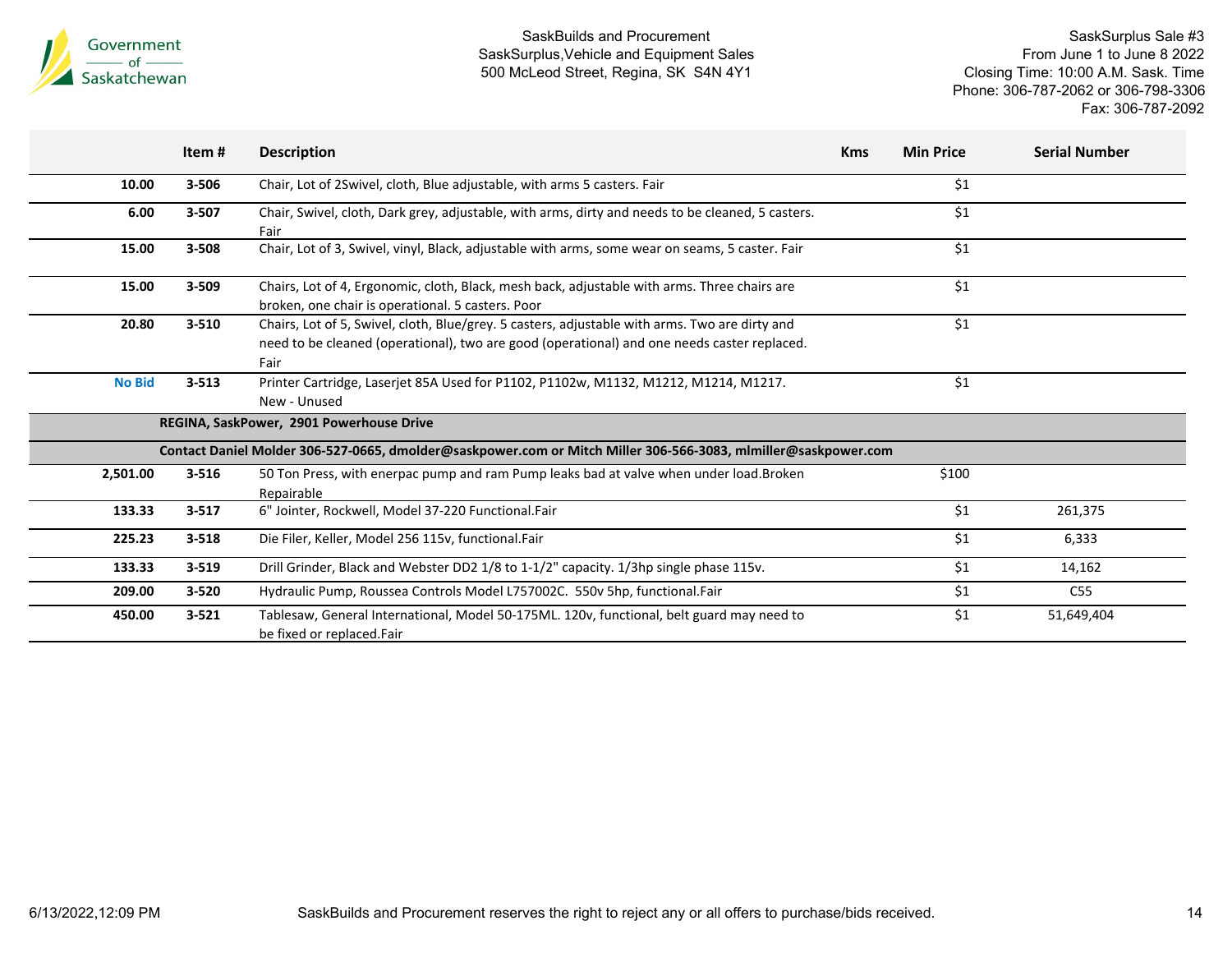

|                                      | Item#          | <b>Description</b>                                                                                                                                                                                                                                                                                                                                                                                                   | <b>Kms</b> | <b>Min Price</b> | <b>Serial Number</b> |  |  |
|--------------------------------------|----------------|----------------------------------------------------------------------------------------------------------------------------------------------------------------------------------------------------------------------------------------------------------------------------------------------------------------------------------------------------------------------------------------------------------------------|------------|------------------|----------------------|--|--|
| SASKATOON, Highways, 126 105th St E. |                |                                                                                                                                                                                                                                                                                                                                                                                                                      |            |                  |                      |  |  |
|                                      |                | Contact Richard Leibel 306-933-5262, Richard.Leibel@gov.sk.ca                                                                                                                                                                                                                                                                                                                                                        |            |                  |                      |  |  |
| 337.50                               | 3-539          | Crimping Tool, hydraulic hose with hose cutter Both crimp and cutter work, missing foot feed<br>and dies. Fair                                                                                                                                                                                                                                                                                                       |            | \$1              |                      |  |  |
| 161.79                               | 3-545          | Garden Tractor, 1981 Ford 2WD16 HP, gas, hydrostatic, Roll cage, high, low and reverse<br>gears. Motor, tires, battery and paint all in poor condition. Tires are flat. Will need new a<br>battery, belts, blades, mower deck and seat. Will also require a tune up and carb cleaned.<br>Unit is not running. yellow As is, Where is                                                                                 |            | \$1              | T18918               |  |  |
| 157.77                               | 3-543          | Oil Tank and Spray Bar, Etnyre Black-Topper Series 2000 Oil Tank is 1750 U.S.Gal. Spray bar<br>has been removed and numerous hoses have been cut and/or missing. No ground speed<br>radar. No controls. ** Tank was used to store HF150s - Antistrip, has been emptied, but not<br>cleaned out. Fair                                                                                                                 |            | \$1              |                      |  |  |
| 567.69                               | 3-540          | Pallet Racking, with metal grates standard pallet racks, 12'h x 8'w. Fair                                                                                                                                                                                                                                                                                                                                            |            | \$1              |                      |  |  |
| 5,351.00                             | $3 - 541$      | Service Truck Crane, Maxilift 3304W functional but hasn't been used in some time. Fair                                                                                                                                                                                                                                                                                                                               |            | \$1              |                      |  |  |
| 11.11                                | 3-542          | Shelving, Lot of 2 metal missing hardware. Poor                                                                                                                                                                                                                                                                                                                                                                      |            | \$1              |                      |  |  |
|                                      |                | SMEATON, Parks, Culture & Sport, Narrow Hills Provincial Park                                                                                                                                                                                                                                                                                                                                                        |            |                  |                      |  |  |
|                                      |                | Contact Tanya White 306-426-2622, tanya.white@gov.sk.ca                                                                                                                                                                                                                                                                                                                                                              |            |                  |                      |  |  |
|                                      | $2.00 * 2-509$ | Topographical Map, Birchbark Lake, Printed Fair                                                                                                                                                                                                                                                                                                                                                                      |            | \$1              | 73 H/11              |  |  |
|                                      |                | TISDALE, Highways & Transportation, Northern Tisdale, 1103-12th Ave.                                                                                                                                                                                                                                                                                                                                                 |            |                  |                      |  |  |
|                                      |                | Contact David Derr, 306-878-8823 or 306-921-7202, david.derr@gov.sk.ca                                                                                                                                                                                                                                                                                                                                               |            |                  |                      |  |  |
| <b>No Bid</b>                        | 3-502          | Bunk Car, 1967Atco 10' x 30', trailer cannot move under its own weight, it is not floating on a<br>base/frame that will need deconstructing, all utilities have been disconnected. Other<br>information: loading required for removal - it is the responsibility of the buyer to measure<br>height of unit, if necessary, for transportation route. As is, where is. 48 hours notice is<br>required for pick up.Poor |            | \$1              |                      |  |  |
|                                      |                | WINGARD FERRY SITE, Highways & Infrastructure, Call for directions                                                                                                                                                                                                                                                                                                                                                   |            |                  |                      |  |  |
|                                      |                | Contact John Moynham 306-933-5251, john.moynham@gov.sk.ca or Wayne Brown 306-933-5838, wayne.brown@gov.sk.ca                                                                                                                                                                                                                                                                                                         |            |                  |                      |  |  |
| 2,175.00 *                           | 2-506          | Mobile Office Bunkhouse, 1981 pintle hitch, dual axles, dual tires flat or rotten, propane<br>furnace, all utilities disconnected. Known issues: roof leaks. Other information: loading<br>required for removal - it is the responsibility of the buyer to measure the unit dimensions for<br>transportation. As is, where is. Poor                                                                                  |            | \$1              | 10,557               |  |  |